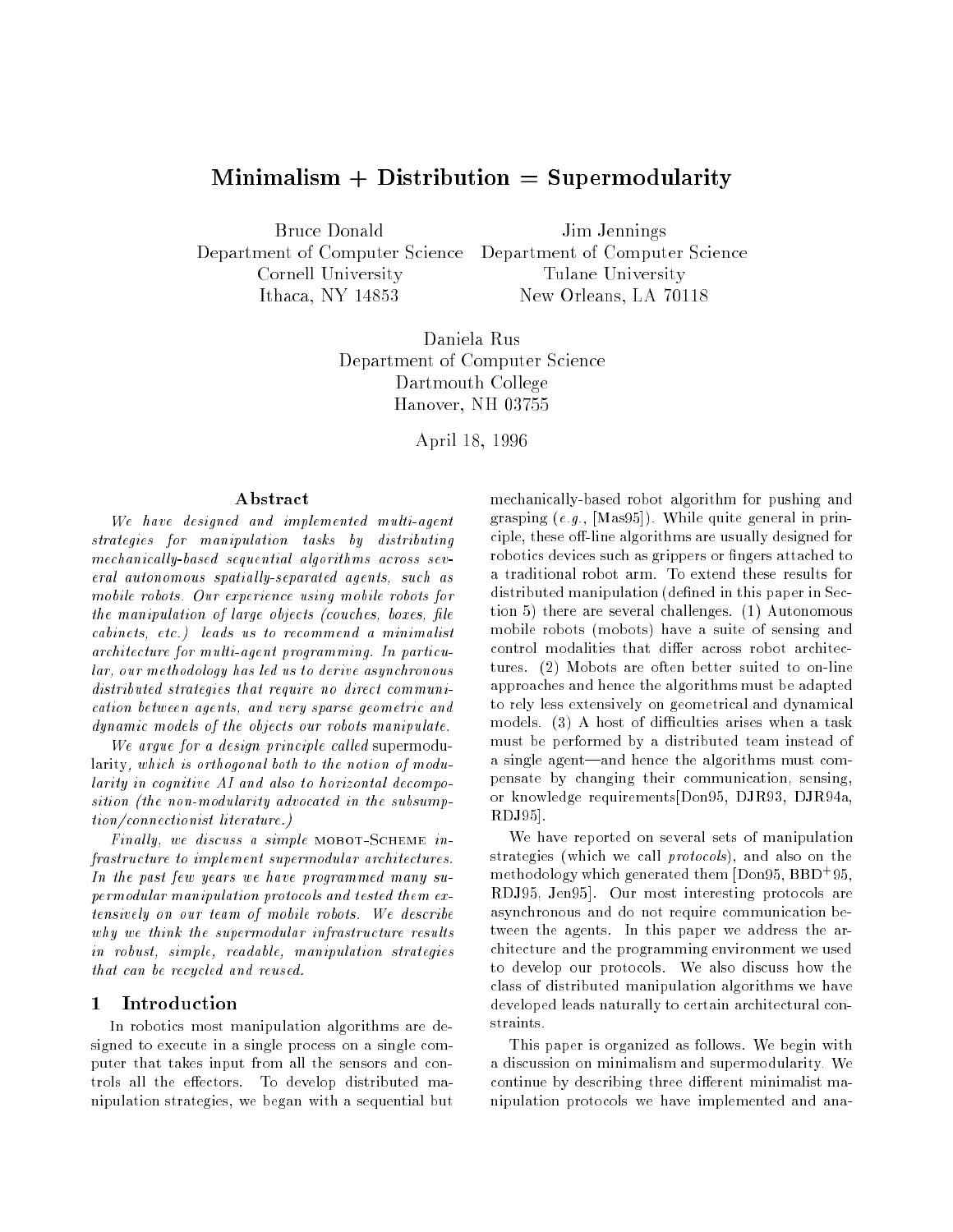lyzed in the information invariants framework, and we highlight their supermodular structure. Then we describe the infrastructure we used for developing our strategies. Finally, we discuss how supermodularity and minimalism affect distributed robot architectures.

#### $\overline{2}$ Minimalism

Minimalism pursues the following agenda: For a given robotics task, find the minimal configuration of resources required to solve the task. Thus, minimalism attempts to reduce the resource signature for a task, in the same way that (say) Stealth technology decreases the radar signature of an aircraft. Minimalism is interesting because doing task A without resource B proves that  $B$  is somehow inessential to the information structure of the task. We will discuss our experimental demonstrations and show how their implementation relates to our theoretical proofs of minimalist systems. In particular, we will describe our MOBOT SCHEME system-a distributed, multi-threaded, highlevel robot programming environment.

In robotics, minimalism has become increasingly in
uential. Marc Raibert showed that walking and running machines could be built without static stability. Erdmann and Mason showed how to do dextrous manipulation without sensing. Tad McGeer built a biped, kneed walker without sensors, computers, or actuators. Rod Brooks has developed online algorithms that rely less extensively on planning and world-models. Canny and Goldberg have demonstrated robot systems of minimal complexity. We have taken a minimalist approach to distributed manipulation (defined in this paper in Section 5) and also to our choice of a software architecture for writing our robot programs. We claim that the resulting protocols consume a near-minimum amount of resources. The accompanying software development, debugging, and execution-time system are concomitantly parsimonious and lean.

# 3 Supermodularity

This paper introduces the concept of supermodularity, and in particular, it brings to the foreground the supermodularity of our manipulation strategies. In programming, it is natural to talk about units of organization called subroutines. In mobile robotics| particularly for distributed strategies—we have developed analysis and synthesis tools for units of organization called circuits [Don95]. Intuitively, a circuit is a sensori-computational unit consisting of sensors and actuators connected by data paths. We model our circuits as graphs. Vertices correspond to different sensori-computational components. Edges correspond to the data paths through which the information passes. Circuits can be transformed by changing the edge or vertex structure of their graphs. Different immersions of the graphs correspond to different spatial allocations of resources. An important class of transformations consists of permutations. A circuit permutation is a vertex permutation followed by an edge permutation of its graph.

Roughly speaking a subroutine is modular if it can be reused without changing the interface. We say a circuit is  $supermodular$  if it can be relocated to a different physical location and still function correctly even in the absence of circuits that formerly surrounded it and in the presence of new circuits at this new location. In this paper we will describe supermodular circuits according to the following hierarchy of circuit transformations. A circuit is replicated when it is duplicated at the same, or at a different location. A circuit is distributed when it is split up and the parts are recombined to form different circuits. A supermodular permutation consists of moving circuits around while respecting supermodular boundaries.

The chief debate between cognitive AI and architecturally constrained approaches, such as subsumptionism and connectionism, is as follows: cognitive AI advocates that skills should be modular. Connectionism/subsumption enforces a particular architecture above all else and this architecture may violate modularity. We maintain that this so-called dichotomy opposes the wrong categories: the issue is not modularity vs. non-modularity-this faux dichotomy arises from only considering single-agent systems in which all resources are physically co-located—in this case supermodularity reduces (or more accurately, masquerades) as simple, naked modularity.

On the other hand, in distributed systems, resources are of course not physically co-located.

In order to achieve the following goals:

- simplicity
- ease of reuse
- performance guarantees
- 

we choose the design constraint of supermodularity. We will show how supermodularity achieves this goal. Since this design constraint defines an architecture, our architecture could also be called "supermodularity".

As an example of a supermodular circuit illustrating these points, we discuss in detail two circuits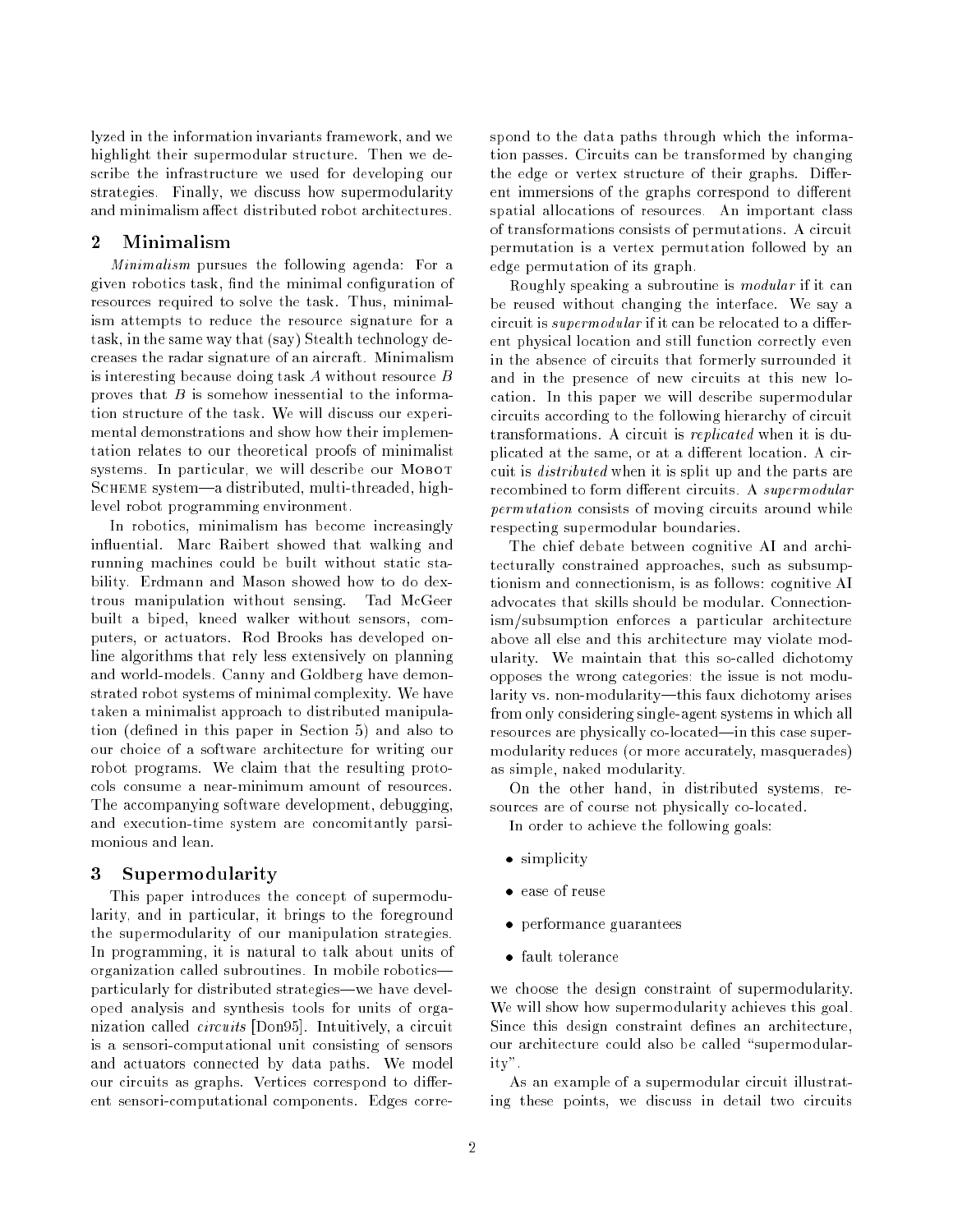called (align) and (push-track) (see Section  $5.2$ ).  $\mathcal{L}$  is a virtual orientation sensor which by a set  $\mathcal{L}$ tively exerting compliant control changes the robot's heading to lie at a particular, desired angular relation to a manipulated object. (push-track) is a virtual effector that given a velocity control, executes a guarded move while in contact, to apply a force along a desired line-of-pushing to a manipulated object. We will describe a supermodular protocol called ASYNC-ONLINE that uses (push-track) for multi-robot reorienting of large objects.

Supermodularity is a continuum. A circuit X is said to be more supermodular than circuit Y if the region  $C(X)$  of the configuration space C in which X functions correctly strictly contains  $C(Y)$ . A completely supermodular circuit Z has  $C(Z) = C$ . Hence, supermodularity is a partial order on circuits. In this paper we will (informally) use the term "circuit X is often supermodular" to connote that " $C(X)$  is large". This concept may be quantied precisely by measuring the relative volume of  $C(X)$  in  $C$  [DRJ96]. In this paper we describe a partial order on the circuits we describe in detail. Some circuits are completely supermodular for the manipulation tasks we consider, while other circuits are not supermodular at all. We will show that ASYNC-ONLINE is completely supermodular, and more supermodular than (push-track), which in turn is more supermodular than (prim-push), the circuit for applying a force along a pre-specied line of push- $\operatorname{in} \mathfrak{e}$ . ing.

Our mantra for this paper is as follows:

 $M$ inimalism + Distribution = Supermodularity"

In other words, simplicity does not arise from supermodularity but rather, from minimalism. Similarly, the transformations we permit circuits to undergo are constrained by the information invariants theory. That is, minimalism defines what it means for circuits to be simple and information invariants define what it means for circuits to be distributed. When the two are combined, the "optimal" kind of circuits are the supermodular ones.

Supermodularity yields recyclable and portable code. The greatest challenge is to formulate a method for authoring optimal supermodular circuits with performance guarantees. Our research agenda for performance guarantees is (i) to ensure performance guarantees for individual circuits; (ii) to show that a supermodular circuit with performance guarantees retains these guarantees when relocated; and (iii) to show that a supermodular circuit with performance guarantees retains these guarantees when distributed and parallelized. More specifically, (i) ensures that a circuit

has a predictable functionality; for example it performs to within specied accuracy as in the case of the (align) circuit discussed in Section 5.2. In addition, (ii) ensures that the circuit has the same functionality when moved to a different location. The goal here is to show that under any permutation that respects co-designation constraints ([Don95]), the supermodular circuits retain, at least locally, their performance guarantees. Finally, (iii) ensures that the performance guarantees of a supermodular circuit are preserved in the presence of other circuits or agents that might (a priori) interfere with its basic functionality.

We have already derived performance guarantees for sequential and single agent circuits. An example is (align) whose analysis is described in [JR93] (see Section 5.2). Arguments that rely on geometry and task mechanics can also be made about our other supermodular circuits. We believe that because our manipulation strategies are performed in quasi-static environments (Section 6.1), given velocity bounds, the performance guarantees of single agent sequential circuits will be preserved when distributed. We tried to demonstrate this point empirically by running a large number of tests and experiments. While these results are yet to be proved rigorously, we believe that the supermodular framework is the right architecture for addressing performance guarantees.

#### $\overline{4}$ Previous Work

There has been much work on cooperative systems of robots. For an excellent review see [CFKM95]. Previous work on cooperative manipulation has focused mostly on pushing, usually in the context of box-pushing by multiple mobile robots,  $e.g.,$  [Par94], [Nor93].

#### $4.1$ Robotic Manipulation

[MS85] presents extensive analysis of grasping and pushing operations under a quasi-static model. Mason's analyses of the mechanics of pushing and grasping have led to many practical manipulation strategies implemented most often on anthropomorphic robot arms with simple two-finger grippers. Similarly, [Bro85] and others have analyzed the geometry and mechanics of quasi-static pushing and squeezegrasping of planar objects with common \parallel jaw" grippers.

Some work has been done on large-scale manipulation using a single mobile robot, such as [LM94] and [OY92]. The former analyze the mechanics of planar pushing with line contact  $(e.g., a mobile robot with a$ fixed flat blade pushing a box) and demonstrate a manipulation planner which maintains this contact con figuration.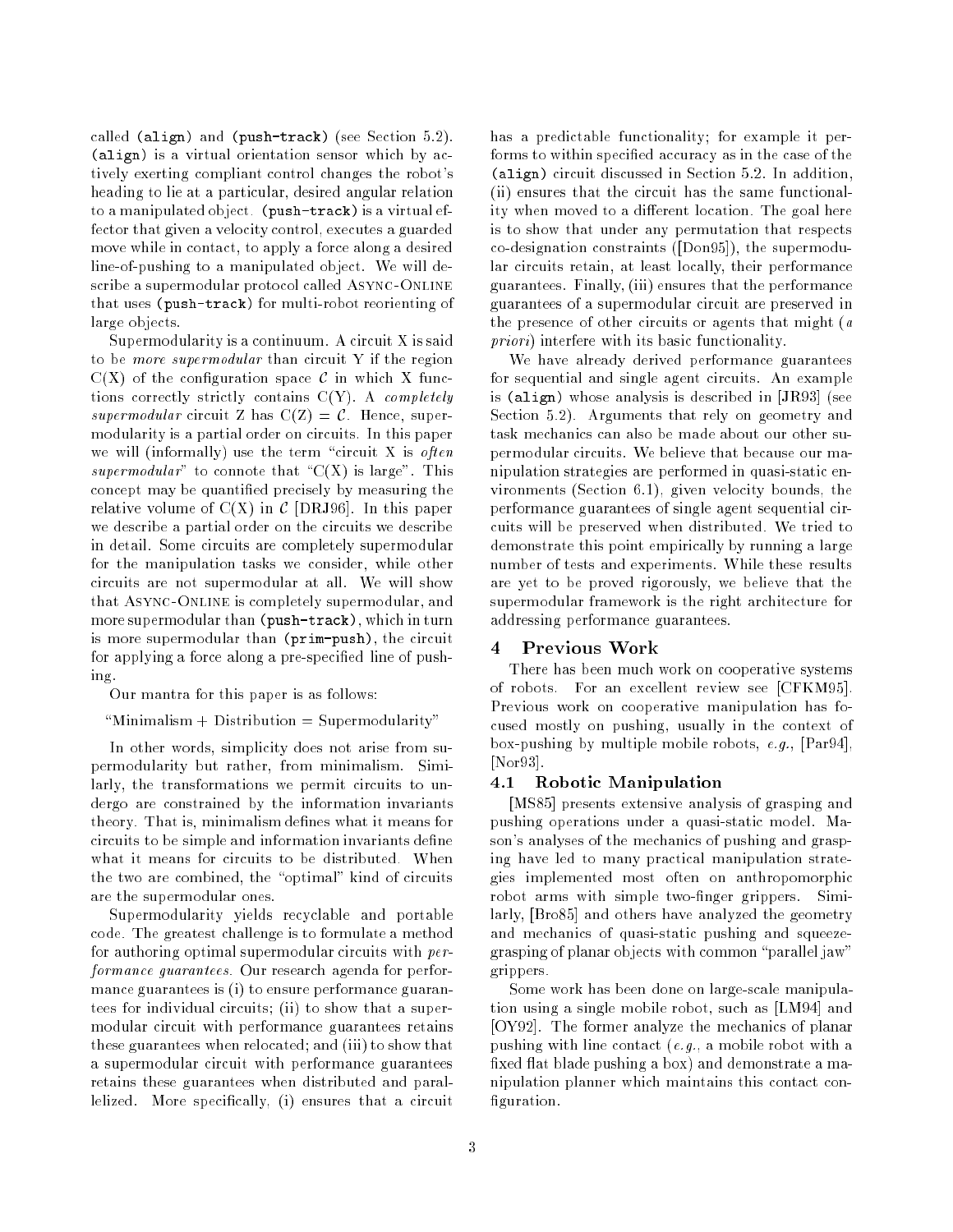### 4.2 Cooperating Mobile Robots

Other recent work investigates tasks in which multiple mobile robots cooperate, such as: [SB93] (manipulation of pallets by many small robots in simulation); [Mat93] (study of group behaviors such as dispersion and flocking); [ABN93] (simulation of foraging agents with and without communication).

Work combining cooperation with mobot manipulation includes [Nor93], [Par94], and [DJR93, DJR94a, DJR94b, RDJ95, Jen95]. Each demonstrates the manipulation of a box or other large object using two mobile robots. [Nor93] describes a task in which one robot pushes a box and another robot clears obstacles out of the way. [Par94] builds an architecture designed to achieve fault-tolerant cooperation within teams of heterogeneous mobile robots and applies that architecture to a number of tasks (mostly in simulation), including "hazardous waste cleanup," in which several mobots cooperate to pick up a number of small objects and move them near a designated site.

One task from [Par94] implemented on real (physical) robots is a two-robot, box-pushing task. Each robot pushes its own end of the box by some fixed amount, then waits for the other robot to push its end. This strategy can be executed by a single robot in the event of failure of the other robot; the key feature of the strategy, and indeed of Parker's architecture, is its fault-tolerance.

We note that although much work has been done in simulation of cooperative manipulation, there is little evidence that the results reflect the behavior of physical robots performing similar tasks. Often the mechanics and dynamics are poorly modeled, and unreasonable assumptions are made about available communication and sensing devices. However, Lynch and Mason ([LM94]) present a simulator and motion planner for single-robot pushing that is based in sound mechanics, and this simulator may yet be extended to multiple-robot manipulation. Also, [DJR93, DJR94a, DJR94c, DJR94b, Jen95] present algorithms for two-robot pushing and for multi-robot reorientation. They analyze their protocols with respect to usage of such resources as computation, retained state (e.g., models), sensors, and communication. Much of this work has the theme of minimalism, asking such questions as "Can we design a manipulation strategy that requires no communication between the agents?"

In the next section, we summarize our most interesting implemented manipulation protocols, those for multi-robot pushing, reorientation, and pushing/steering manipulation of large objects. In the sections that follow, we discuss our focus on minimalism, our robot programming philosophy, and the nature of the distributed manipulation algorithms we have implemented.

# 5 Three Distributed Minimalist Manipulation Protocols

This section describes our experience in building minimalist distributed strategies for mobots that perform manipulation tasks. We describe the circuits that implement the protocols we developed for three manipulation tasks, and highlight their supermodularity. We differentiate between the properties of manipulation protocols by robots according to the following hierarchy. In a manipulation task, robots use forces to reorganize the robots' space. In a parallel manipulation protocol, two or more robots apply forces to the same coupled dynamical system. In a distributed manipulation protocol, the computation and control are distributed among the robots in a way that qualifies as a distributed computation.

We present three different tasks, the protocols we developed for these tasks, and two examples of supermodular circuits that we recycled and reused for each task protocol. The experiments provide empirical evidence for our belief that code authored in supermodular architectures is simple, predictable, parallelizable, and reusable.

Specically, we describe protocols that allow a team of small autonomous mobile robots to cooperate to move large objects (such as couches). The robots run SPMD<sup>1</sup> and MPMD1 manipulation protocols with no explicit communication. We developed these protocols by distributing off-line, sequential algorithms requiring geometric models and planning. The resulting parallel protocols are more on-line, have reduced dependence on a priori geometric models, require no communication, and are typically robust (resistant to uncertainty in control, sensing, and initial conditions).

We will discuss the circuits needed to implement the protocols. In particular, we will introduce the following circuits:

- 1.  $2M\theta$ , the protocol for two-robot straight-line pushing,
- 2. (prim-push), the circuit for applying a force along a specied line of pushing,
- 3. (align), the circuit that allows a robot to position itself at a specied relative orientation with respect to a surface,

 $\lceil$   $\lceil$   $\lceil$   $\lceil$   $\lceil$   $\lceil$   $\lceil$   $\lceil$   $\lceil$   $\lceil$   $\lceil$   $\lceil$   $\lceil$   $\lceil$   $\lceil$   $\lceil$   $\lceil$   $\lceil$   $\lceil$   $\lceil$   $\lceil$   $\lceil$   $\lceil$   $\lceil$   $\lceil$   $\lceil$   $\lceil$   $\lceil$   $\lceil$   $\lceil$   $\lceil$   $\lceil$   $\lceil$   $\lceil$   $\lceil$   $\lceil$   $\lceil$ Data.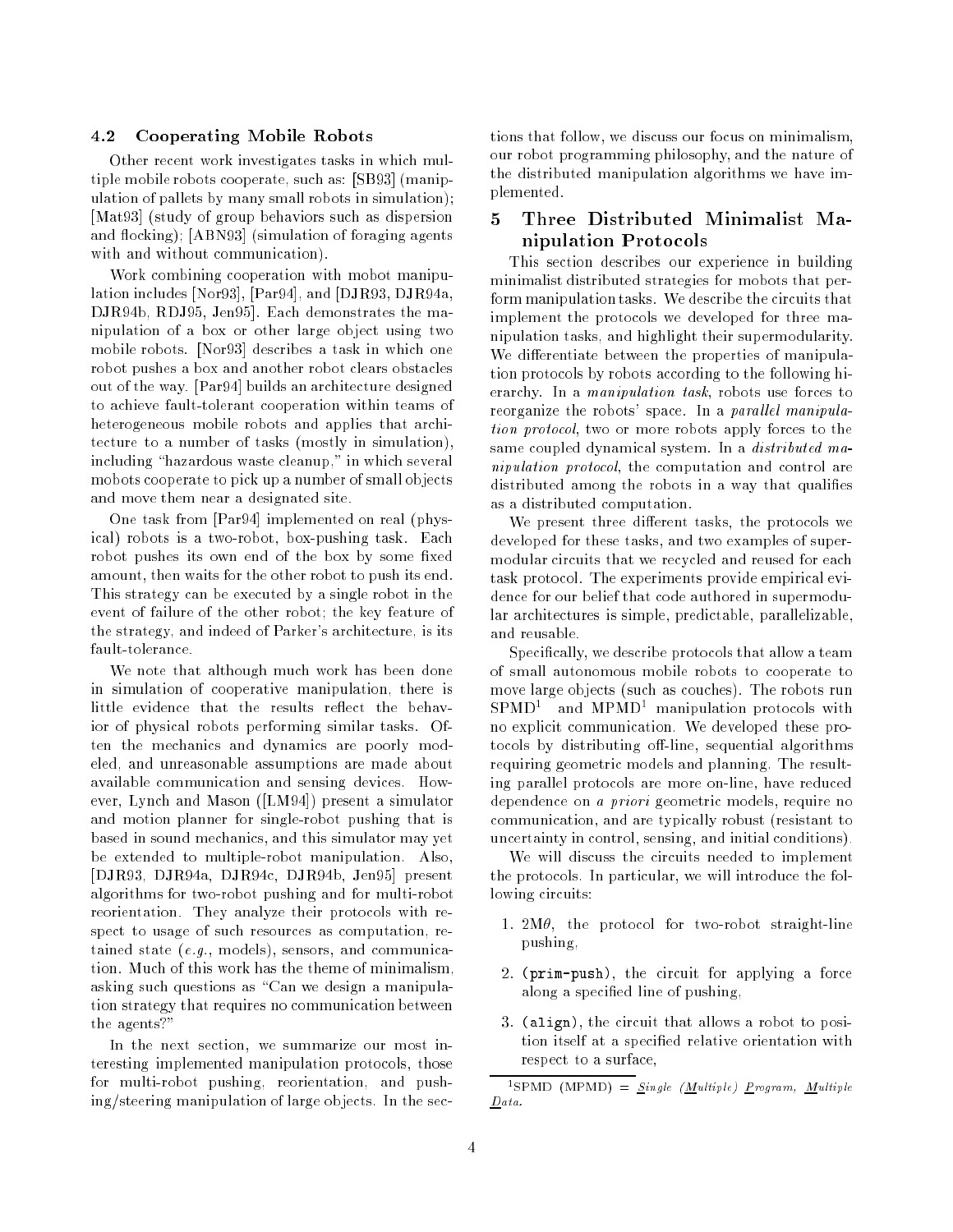

Figure 1: Two pushing tasks  $-$  the goal in each case is to push the block in in the direction indicated by the dashed arrows. (a) In the "two-finger" pushing task, as seen from above, the fingers (drawn as circles) are kinematically connected in the common "parallel-jaw gripper" configuration.  $(b)$  Although similar in appearance, the "two robot" pushing task is quite different. Each of the mobile robots (drawn as circles) is an autonomous machine, and there may be little or no explicit communication between them.

- 4. (SPR), the circuit for a single pushing robot,
- 5. Async-online, the protocol for two robot reorientation,
- 6. (push-track), the circuit for compliant pushing at an angle while sliding on the face,
- 7. Pusher-Steerer, the circuit for the MPMD manipulation system.

We will discuss how we used these circuits to implement the protocols for our three manipulation tasks, we will show how these circuits relate to each other, and we will discuss their supermodularity.

For all of our protocols, the manipulated objects have comparable size and dynamic complexity to the robots. Objects used in our experiments are up to six robot diameters in length, and up to twice the mass of one of the robots. Repositioning and reorientation of these objects may be possible only through active cooperation of a team of mobile robots. Employing multiple robots may yield performance benefits, or other advantages, such as ease of programming.

## 5.1 Pushing

Consider a task in which a single robot (manipulator) must push a box in a straight line. Figure 1a depicts this task, posed for a two-finger robotic manipulator. We do not assume that the robot possesses a complete model (geometric and physical) of the object it is pushing, or of the supporting surface. With a two-ngered push (see Figure 1a), the box will translate in a straight line so long as the COF (the center of friction) lies between the fingers. (The actual condition for stable straight-line pushing is slightly more complicated. See [MS85] for a complete analysis.) An advantage of the two-finger pushing strategy is that the COF can drift around some and yet the robot can keep pushing, since we only need ensure the COF lies in some region between the lines of pushing of the fingers (see Figure 1a), instead of on a line. If the COF moves outside the region, then the fingers can move sideways to "capture" it again. We have implemented a control loop for this task on our force-controlled Puma manipulator. The basic idea is to sense the reaction torque  $\tau$  about the point  $\oplus$  in Figure 1a. If  $\tau = 0$ , push forward in direction of the arrow. If  $\tau < 0$ move the fingers to the right; else, move the fingers to the left.

We now derive a different version of this pushing strategy with a parallel jaw gripper for a system of two autonomous robots that can push an object. This new strategy relies on the observation that the information needed to determine the motion of the box is present in the angle  $\theta$  between the normal to the face of the box  $n$  and the direction of pushing  $p$ . See Figure 4. We wish the new protocol to run on two autonomous mobile robots which will replace the ngers, as in Figure 1b. We can adapt the control loop to servo on  $\theta$  instead of  $\tau$  because our robots can use their pushbutton bumpers to measure the relative angle between their heading and the orientation of the face of the box [JR93]. Actually, the robots first measure  $\theta_0$ (the initial angle between *n* and *p*), and subsequently compare this value to the angle  $\theta(t)$  measured at time t in order to infer the direction of motion of the box. A negative change in the value of this angle implies a clockwise rotation of the box. A positive change implies a counterclockwise rotation. The robots adjust their pushing location along the face of the box accordingly. This is an example of how the robots can use the task dynamics<sup>-</sup> to determine their next actions. Pseudo-code for this strategy (called Protocol  $2M\theta$ ) is shown in Figure 2 and the circuit for the protocol is shown in Figure 3.

This pushing protocol depends crucially on two resources for the mobots: the ability to sense the relative orientation of the object at the point of contact and the ability to apply a force along a specified line of pushing. The relative orientation sensor is implemented by using the circuit (align) described in

<sup>2</sup>An alternative to using task dynamics is to use explicit communication. The robots could exchange the sensed torque at their points of contact to determine the best contact point on the face of the object. A detailed description of this method is presented in [DJR93, DJR94a].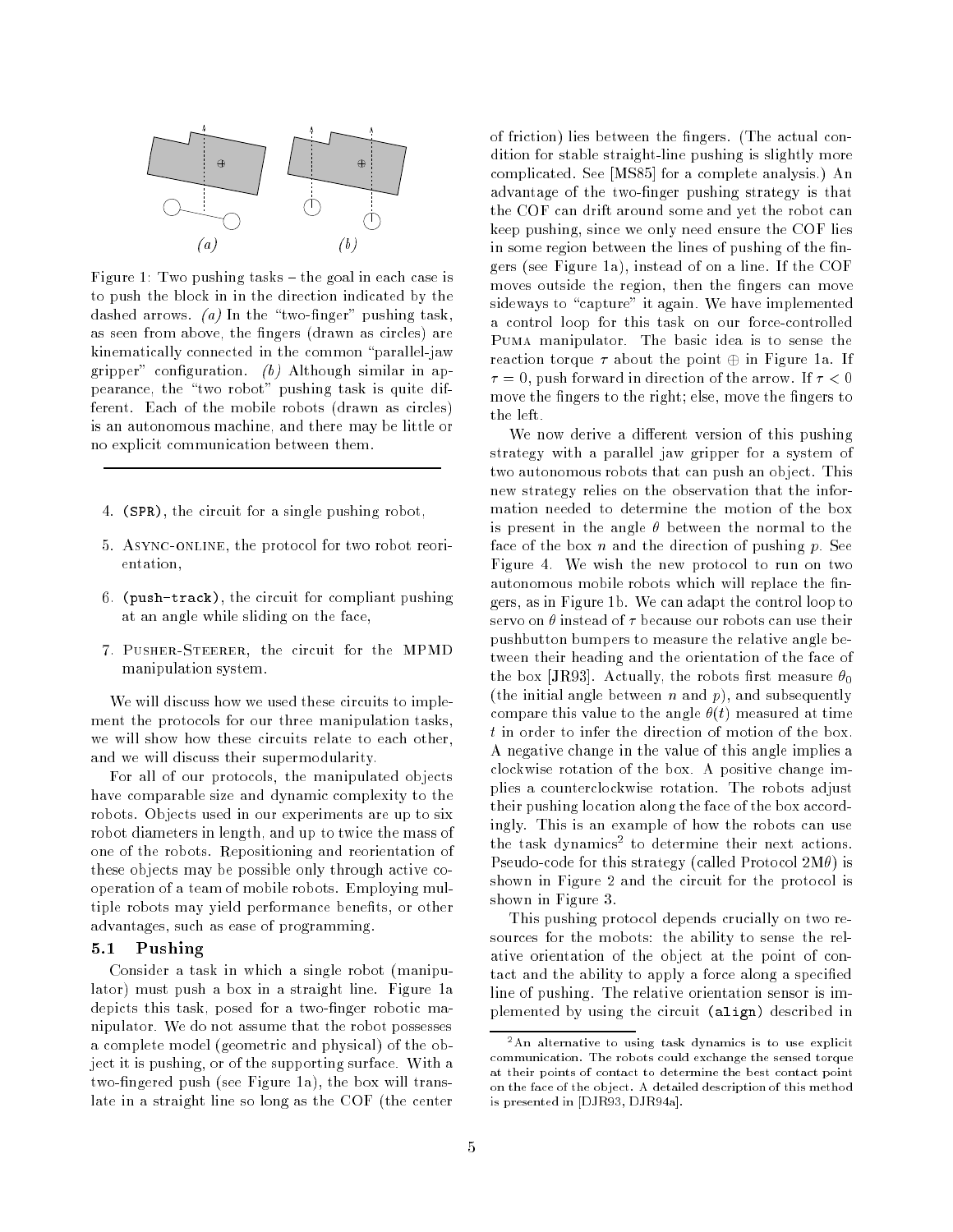

Figure 2: Protocol  $2M\theta$ . A strategy for two autonomous robots to push an object in a straight line without communication.



Figure 3: Sensor system for Protocol  $2M\theta$ . This is a manipulation circuit for Protocol  $2M\theta$ .

detail in Section 5.2 and Figure 8. Pushing is implemented by a circuit called (prim-push) (described in [RD92]).

### 5.1.1 Supermodularity in Pushing

(prim-push) gives us a simple version of pushing: it applies a force at a fixed direction with respect to the surface of the object. (prim-push) is a subcircuit that implements Protocol  $2M\theta$  for cooperative straight-line pushing. In other words, (prim-push)  $\subset 2M\theta$ .

A single robot system equipped with the circuit (prim-push) is denoted by (SPR). (SPR) eects translations. This circuit is related to (prim-push) by the following information invariant equation:

$$
(\text{SPR}) =_0 (\text{align}) + (\text{prim-push}), \quad (1)
$$



Figure 4: The critical quantities for the servo loop in Protocol  $2M\theta$ .



Figure 5: A single pushing robot is not a supermodular circuit. Relocating the circuit from A to B results in the application of the wrong torque sign.

where the composition of (align) and (prim-push) is parallel.

(SPR) is modular: it can be replicated on other robots for the same functionality. In our lab we have equipped three robots with similar but different architectures, TOMMY, LILY, and CAMEL<sup>3</sup>, with (prim-push).

(prim-push) is not a supermodular circuit, as its functionality (quantied by the applied torque) depends on its spatial location. When relocated, (prim-push) does not impart the same torque (see Figure 5). Moreover, a multiple robot system where each robot is (SPR) may effect translations, rotations, or the null operation  $(i.e.,$  the object stays in place), depending on their physical location. (prim-push) is our first example of a modular circuit that is not supermodular.

In contrast to (prim-push), (align) is a supermodular circuit. The effect of align is to position a robot at a specied relative orientation with respect to a surface. (align) adapts to the surface normal to determine the heading of the robot no matter where the robot is located.

In the following section we describe circuits that are supermodular. Specifically, we show how

 $3C$ AMEL's differs mechanically from TOMMY and LILY in that it is a treaded rather than wheel-based robot and it contact bumpers are distributed on a line rather than a circular surface.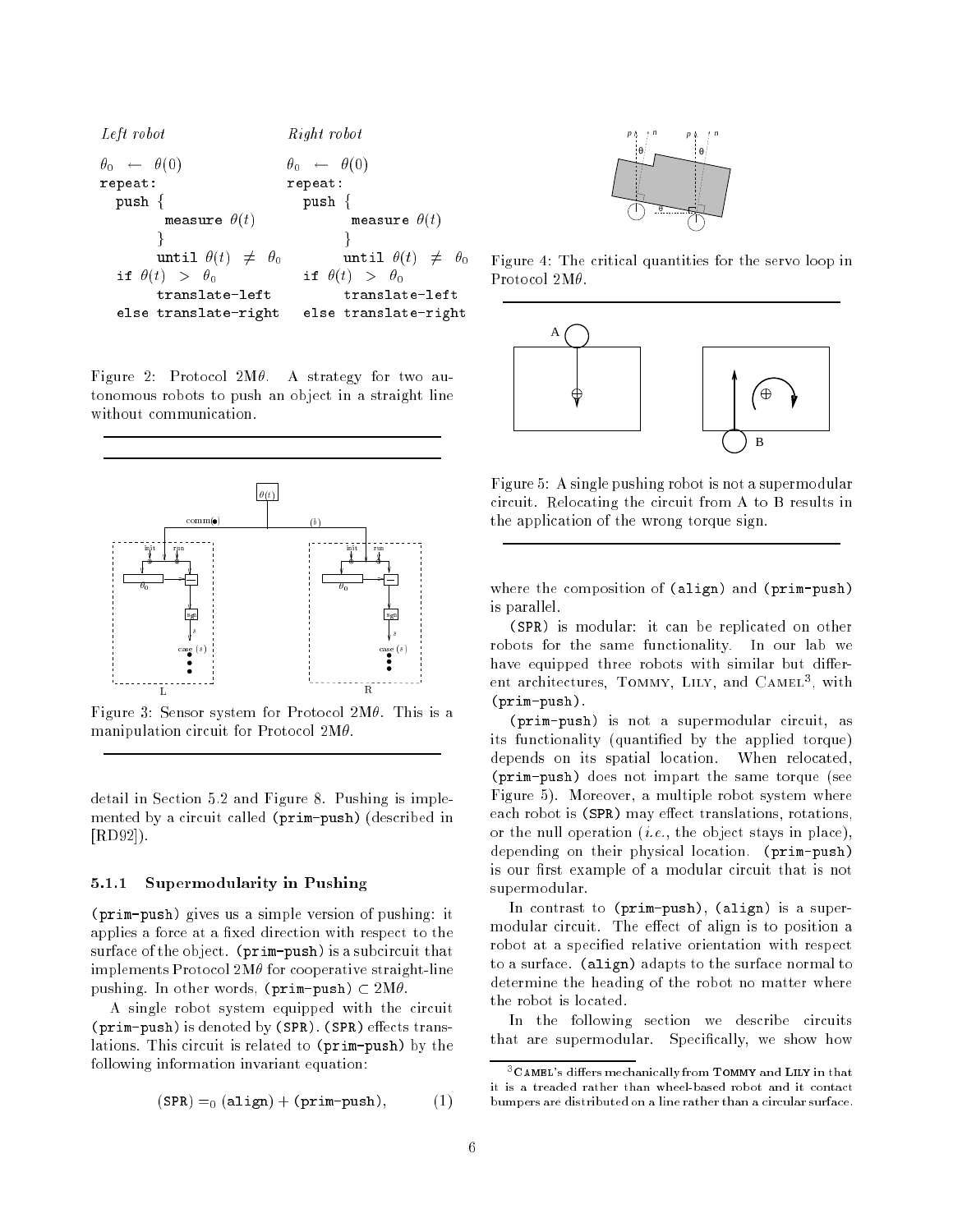(prim-push) can be generalized to a circuit we call (push-track) so that it can apply a force at any desired orientation with respect to the surface of the object. This generalization is achieved by combining the circuits (prim-push) and (align) in a sequential, rather than parallel fashion. The sequential composition of (align) and (prim-push) results in a circuit sufficient for the reorientation task; the parallel composition of (align) and (prim-push) results in a circuit sufficient for the MPMD manipulation task. The details of the compositions will be given in Sections 5.2 and  $5.3$ .

#### Reorientation  $5.2$

We are also interested in the reorientation of objects by teams of mobile robots. Consider the task whose goal is to change the orientation of a large object by a given amount. This is called the reorientation task. We have described and analyzed in detail the reorientation task in [RDJ95]. Figure 6 depicts one robot reorienting a large object. A robot can generate a rotation by applying a force that is displaced from the center of friction. This property relates the dynamics and the geometry of reorientations [Mas95] and it can be used to effect continuous reorientations with mobile robots. The idea is to compliantly apply a sliding force on the face of the object.<sup>4</sup> We call this action a push-track step.

When the end of the face is reached, the robot may turn around to reacquire contact and repeat the pushtracking. A robot that has gone past the end of a face effectively losing contact with the object has  $broken$ contact with the object. A robot whose maximum applied force (defined by a threshold) does not change the pose of the object has encountered an impediment.

One robot may effect any desired reorientation by repeated push-tracking steps if it can apply a large enough force, but it may require a large workspace area for the rotation. We are interested in multi-robot strategies that can overcome such limitations.

We now present a robust, implemented reorientation protocol which relies on the ability of our robots to execute push-tracking motions. The protocol is online, does not rely on a priori geometric models, is SPMD, asynchronous, and requires no communication between the agents.

For this protocol (called Async-online), two robots suffice. Assuming that the robots begin in contact with the object, the following algorithm is exe-



Figure 6: (a): Reorientation by one robot executing pushing-tracking. (b) A system of two robots reorienting a couch. The robot motions are shown in an object-centered frame. Each robot executes a pushingtracking motion. Robots recognize when they reach the end of a face by breaking contact, and execute a spinning motion to turn around and reacquire contact.

cuted by each robot asynchronously and in parallel to achieve the desired reorientation.

Each robot:

- 1. (push-track) until contact break or impediment
- 2. if contact break then (spin)
- 3. if impediment then (graze)

The intuition is that the robots try to maintain the push-tracking state. When the end of the face is reached, the spinning motion is employed to reacquire contact (see Figure 6b). When an impediment is encountered, the robot executes a guarded move near-parallel to, but towards the face of the object, effectively grazing the object. Graze terminates when the robot recontacts the object or when it detects that it has traveled past the end of the face. Hence, graze terminates in (I) reacquiring the object at a contact with a longer moment arm, or (II) missing altogether. (I) is detected with a guarded move. (II) is detected using a sonar-based wall/corner detection algorithm of [JR93]. When (II) occurs, the robot executes (spin). The composition of these three circuits constitutes the circuit for a reorienting robot. ASYNCH-ONLINE consists of two reorienting robot circuits.

We have executed this protocol on our robots to reorient couches, file cabinets, and large boxes, sometimes through more than three complete revolutions  $(> 1080$  degrees).

<sup>4</sup>This strategy can be implemented by a force that forms an acute angle on the contacting edge, outside the friction cone. This is similar to hybrid control [RC81] which would be used for a dexterous hand [Rus92].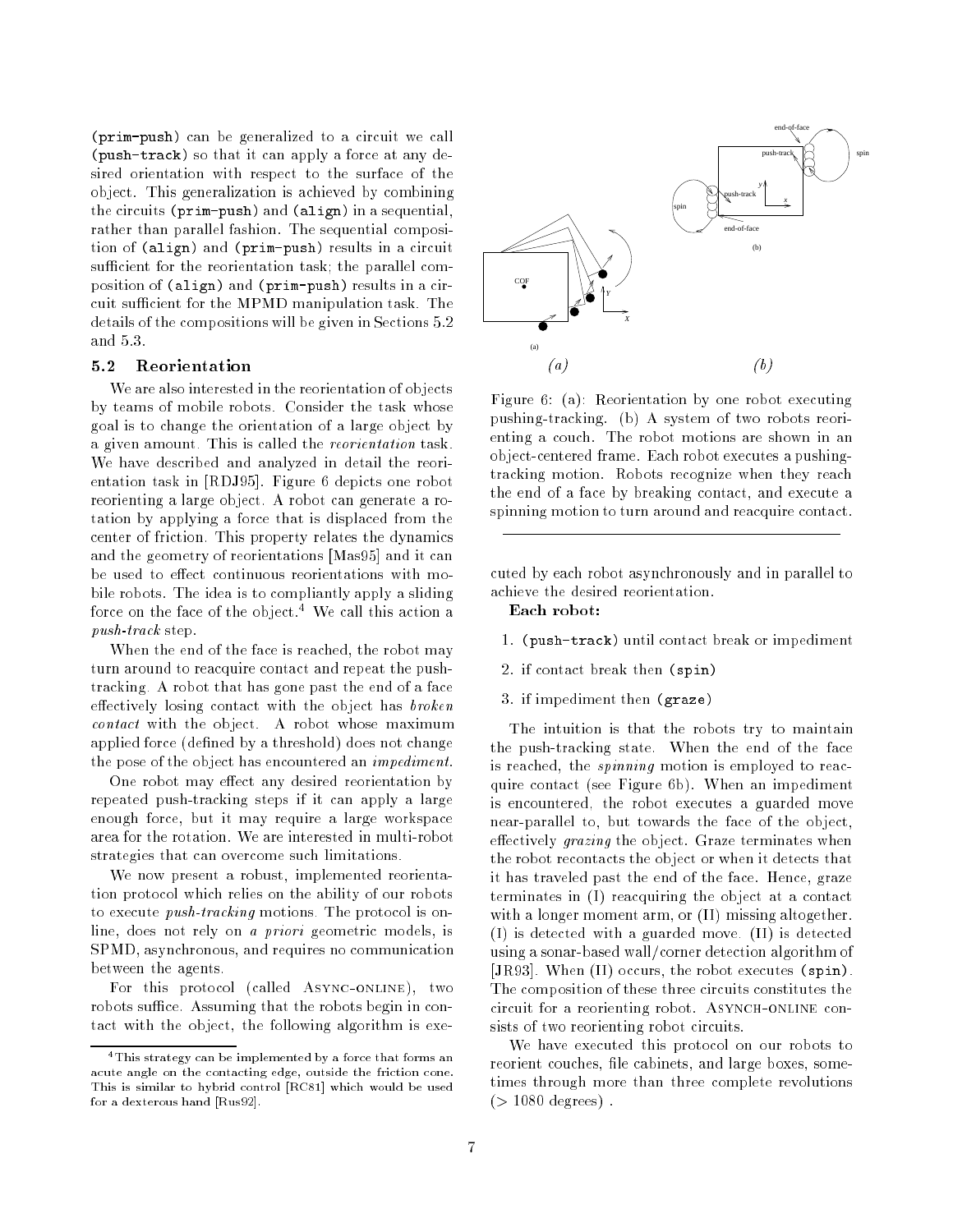

Figure 7: Two mobile robots cooperating to reorient a couch: a snapshot taken from a couch reorientation experiment.

This algorithm depends on the robust implementation of (push-track). This is realized as the sequential composition of (align) and (prim-push)  $(defined in Section 5.1)$ .  $(align)$  is invoked first to orient the robot to the face and to choose the correct pushing direction. Then, keeping that heading fixed, (prim-push) is invoked.

Figure 8 describes in detail the (align) circuit. We have run hundreds of experiments in which the robots reliably execute (align) asynchronously and in parallel. We believe that reliability and ease of reuse of our virtual orientation sensor come from its performance guarantees. In [JR93] we prove that (align) is robust and reliable in that for the geometry of our robots, the sensed angle is always accurate to within three degrees. Our experiments provide empirical evidence that these guarantees transfer when (align) is immersed in different fashions.

Similar analyses can be carried for the other circuits used by the reorientation protocol  $(e.g., s)$  (spin) and (graze).)

### 5.2.1 Supermodularity of Reorientation

Unlike (prim-push), (push-track) is often supermodular. The reason is that when relocated, (push-track) adapts to the local surface and chooses a pushing direction (by using (align)) that imparts the correct torque (see Figure 9). The relocation of the (push-track) circuit from configuration A to B eventually results in the same net torque on the object, as B will slide to B0 . This assumes that the robot slides. If the robot does not slide, then (push-track)



Figure 8: Circuit for (align). The robot has a ring of contact bumpers and the goal is to position the robot so that the two front bumpers (for example) are compressed. The robot reads its bumper configuration and either terminates, rotates clockwise, rotates counterclockwise, or randomly repositions itself on the face of the object depending on the bumper values. If the two front bumpers are compressed it terminates. If a subset of the right bumpers are compressed it rotates counterclockwise. If a subset of the left bumpers are compressed it rotates clockwise. If the robot fails to align after several rotates, it reacquires contact by randomization.

may not apply the correct torque. This only happens when the friction between the robot and the object is such that no sliding is possible on the object surface. (push-track) can be extended to be completely supermodular always in the following manner. An independent sensor can be added to detect the situation where the robot applies a force that is within the friction cone at the point of contact. (graze), which moves the robot without contact, can then be invoked to place the robot to B<sup>0</sup> , for a better lever arm.

Let us consider now the circuit ASYNC-ONLINE. Async-online consists of (push-track), (spin), and (graze), replicated on two spatially separated robots. Async-online is more supermodular than (push-track): it is guaranteed to reorient the object no matter what the starting configuration of the two robots is [RDJ95]. ASYNC-ONLINE is thus more supermodular than (push-track) since there are no constraints on where this circuit can be relocated, so long as it is on the body of the object.

We can quantify the supermodularity of a circuit by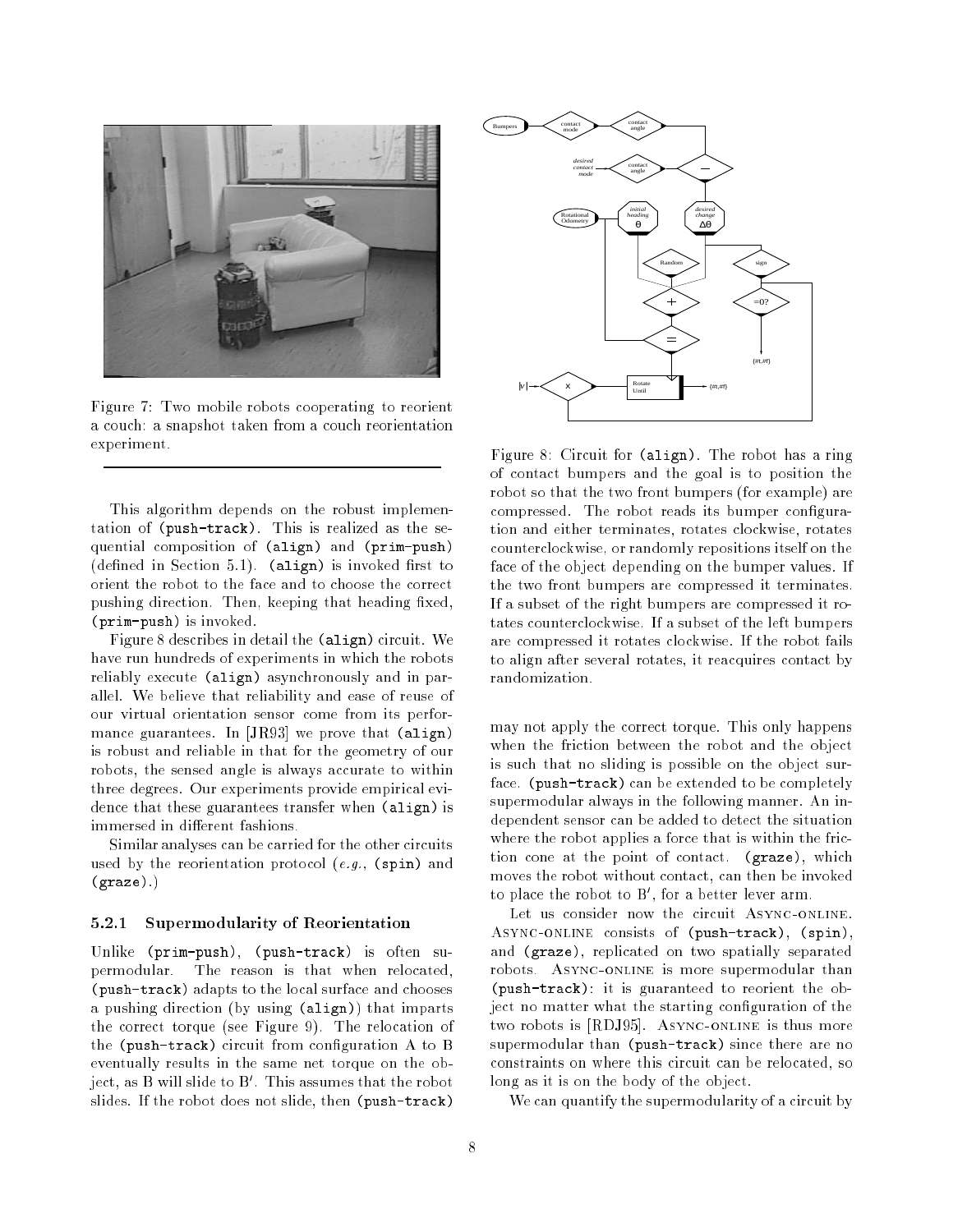

Figure 9: The supermodularity of the (push-track) circuit. In the left image, the robot A executes (push-track) and imparts the torque shown in the figure. The right image shows (push-track) relocated to B. Eventually, B will slide to B<sup>0</sup> resulting in the correct torque.



Figure 10: A partial order with respect to supermodularity. The arrow indicates "more supermodularity". (prim-push) is not supermodular. (push-track) is often supermodular, and (align) and Async-ONLINE are always supermodular.

the fraction of configuration space where the circuit can be relocated and still function correctly. In our forthcoming work we will characterize this property algebraically [DRJ96]. Here we develop the following partial order on supermodular circuits. We have given examples of circuits that are not supermodular at all (such as (prim-push)), circuits that are often supermodular (such as (push-track)), and circuits that are always supermodular (such as (align) and Async-Online). The partial order on these circuits with respect to supermodularity is shown in Figure 10.

#### MPMD Manipulation  $5.3$

Section 5.2 presents an implemented and tested SPMD manipulation protocol. We now present an MPMD protocol called the *Pusher/Steerer system*. A detailed description and analysis of this system is given in [BJ95, Bro95].

The system consists of two robots. Each of the two robots executing this protocol either takes on

the role of the Pusher, in which

- 1. Torque-controlled translations push the object in front of the robot,
- 2. the robot follows the object by continually turning to align its front bumpers with the rear face of the object (the rotational and translational motions here are decoupled and occur in parallel), and
- 3. the robot does not know the path that the object is supposed to follow,

or the role of the Steerer, in which

- 4. The robot knows a path that it is supposed to follow,
- 5. the robot is translationally compliant (it controls the heading of its wheels, but does not control their rate of rotation), and
- 6. the robot moves forward as a result of being pushed by the object (which is itself being pushed by the Pusher).

Figure 11 shows two robots moving a rectangular object through a circular arc.

Now, it is sometimes possible to navigate an object in a straight line or along a circular arc using a single robot. If the object's center of friction (COF) is known and fixed, and the robot has little control error, then the robot can plan a control strategy to manipulate the object along a desired trajectory with acceptably small error. However, if the location of the COF is not known precisely, or changes with time (generally the case), then the robot cannot simply plan and execute a reliable trajectory, but must continually sense the object's relative orientation and position and compensate for drift. On the other hand, the forces exerted by the robots in the two-robot Pusher/Steerer system can constrain the object reliably in the presence of greater uncertainties, e.g., in the location of the COF, and under coarser control and sensing.

In his monograph on information invariants [Don95], Donald claims that the spatial distribution of resources has a critical effect on the capabilities of a system. The Pusher/Steerer system validates that claim. Consider a single-robot manipulation algorithm such as, [LM94]. As implemented on the Cornell mobile robots, the execution system consists of the following resources, each of which can be represented as a circuit: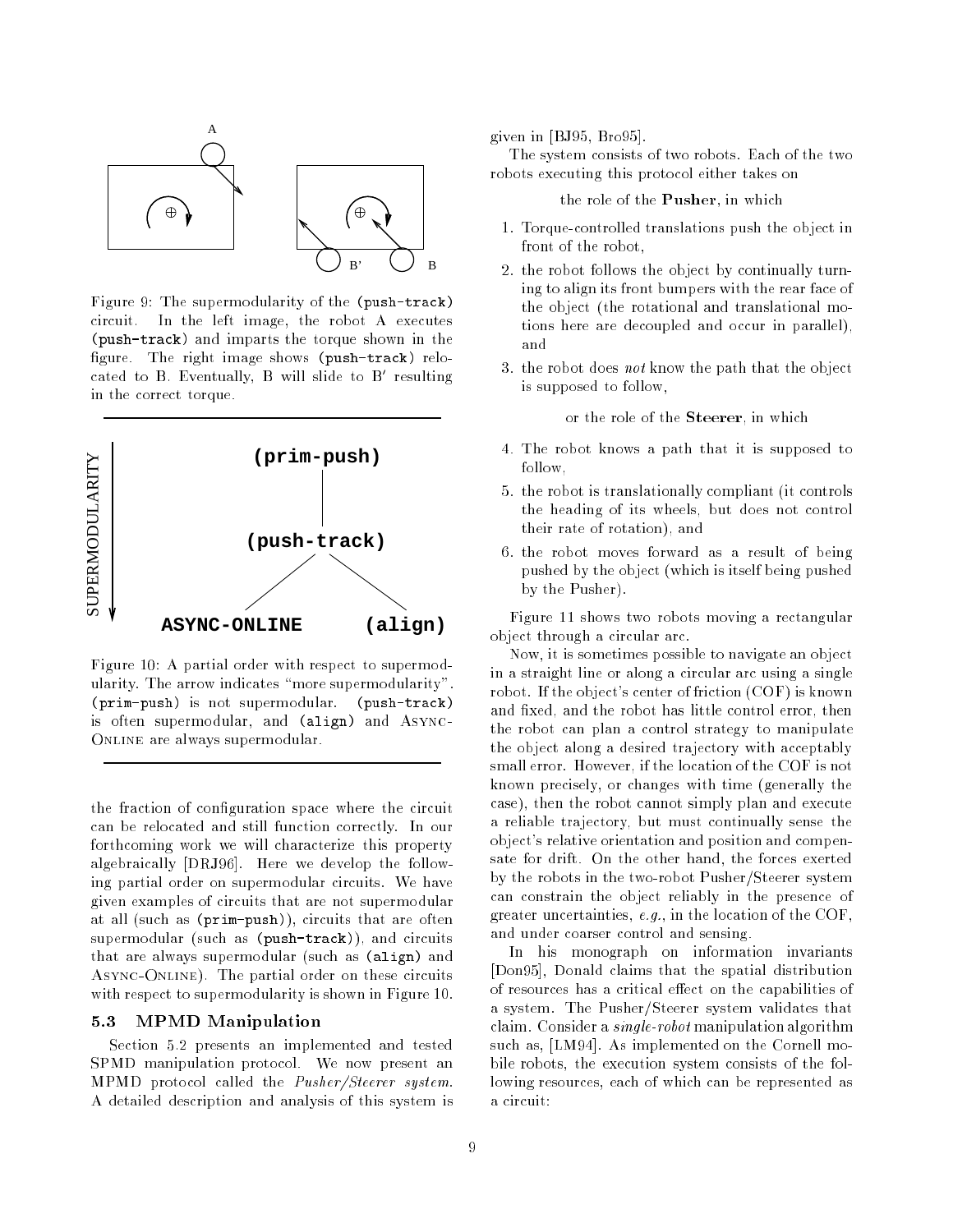

Figure 11: This series of figures depict a box being guided through a 90 degree arc by a steering robot (in front, following the arc), and a pushing robot. The box begins with its front and rear faces approximately perpendicular to the path. In  $(b)$  and  $(c)$ , the box rotates in the wrong direction, due to poor initial placement of the Pusher relative to the Steerer. By  $(d)$ , the Pusher, with no model of the box or the path and with no communication, has compensated for the poor initial configuration. By  $(h)$ , the box has traversed the arc and rotated until its front and rear faces are approximately perpendicular to the path.

- a pushing primitive, (prim-push) (see Section 5.1);
- (align) (see Section 5.2);
- a steering primitive, (steer); and
- a priori path information.

# 5.3.1 Supermodularity in the Pusher/Steerer System

The Pusher's (entire) control system is obtained by the *parallel* composition of the circuits (align) and (prim-push). The robot skill represented by the circuit (push-track) used in Section 5.2 consists of the sequential composition of (align) and (prim-push). Thus the Pusher is equivalent to a single pushing robot ((SPR) in Section 5.1). This constitutes another example of supermodularity: here, the (vertex) immersion for the (align) circuit is the same as in the reorientation circuit, but the graph permutation is different.

The Steerer's (entire) control system consists of the (steer) circuit and path information.

If all the circuits listed above are co-located, that is, implemented on a single robot, and if the (align) circuit and the (prim-push) circuit are composed in parallel, then the resulting supercircuit is sufficient to implement a single pushing robot that can, for example, push a couch along a path. When the circuits are distributed across two robots-broken up as described above-then neither robot alone can manipulate a couch, but both robots together can manipulate large objects dexterously along a path. In addition, the resulting distributed system reaps benefits in terms of greater controllability and reduced sensing and knowledge requirements.

### 5.3.2 Role Trading

In the Pusher/Steerer system, the manipulated object sits between the robots. One feature of this system is that there is no direct communication between the two robots; they interact with *indirect* communication through the mechanics of the robots-and-object system. The configuration is conceptually similar to a rear-wheel-drive automobile that has been sliced into three sections: the rear wheels push the passenger compartment forward in a direction determined by the front wheels. The challenge to this conguration is that the pieces are separate—the robots have to be programmed to allow flexible trajectory following, while keeping the object between them. The advantage is that the robots can trade roles—the Pusher can become the Steerer and vice-versa. This increases the flexibility of the protocol by allowing such maneuvers as the "back-and-fill" that automobile drivers use for turning cars around on narrow roads. It also permits the robots-and-object system to reverse direction without the robots having to move to different faces on the object.

Role trading adds flexibility to the system but doubles the resource requirements. Each robot has to be equipped with all the circuits necessary for the Pusher role and for the Steerer Role. A system so equipped it is supermodular, so long as the Pusher and the Steerer have the same direction of action.

We have performed over 100 manipulation experiments using the Pusher/Steerer protocol running on several pairs of Cornell mobile robots. In these experiments, boxes and similar objects of varying size, mass, mass distribution, and material properties were manipulated along complicated paths up to 50 feet in length. On the basis of these experiments, along with others which are described in [Bro95], we have observed the system to be quite robust in practice. In each case, the code that each robot executed remained the same—there was no recoding or "tuning" for different objects or paths. Additional experiments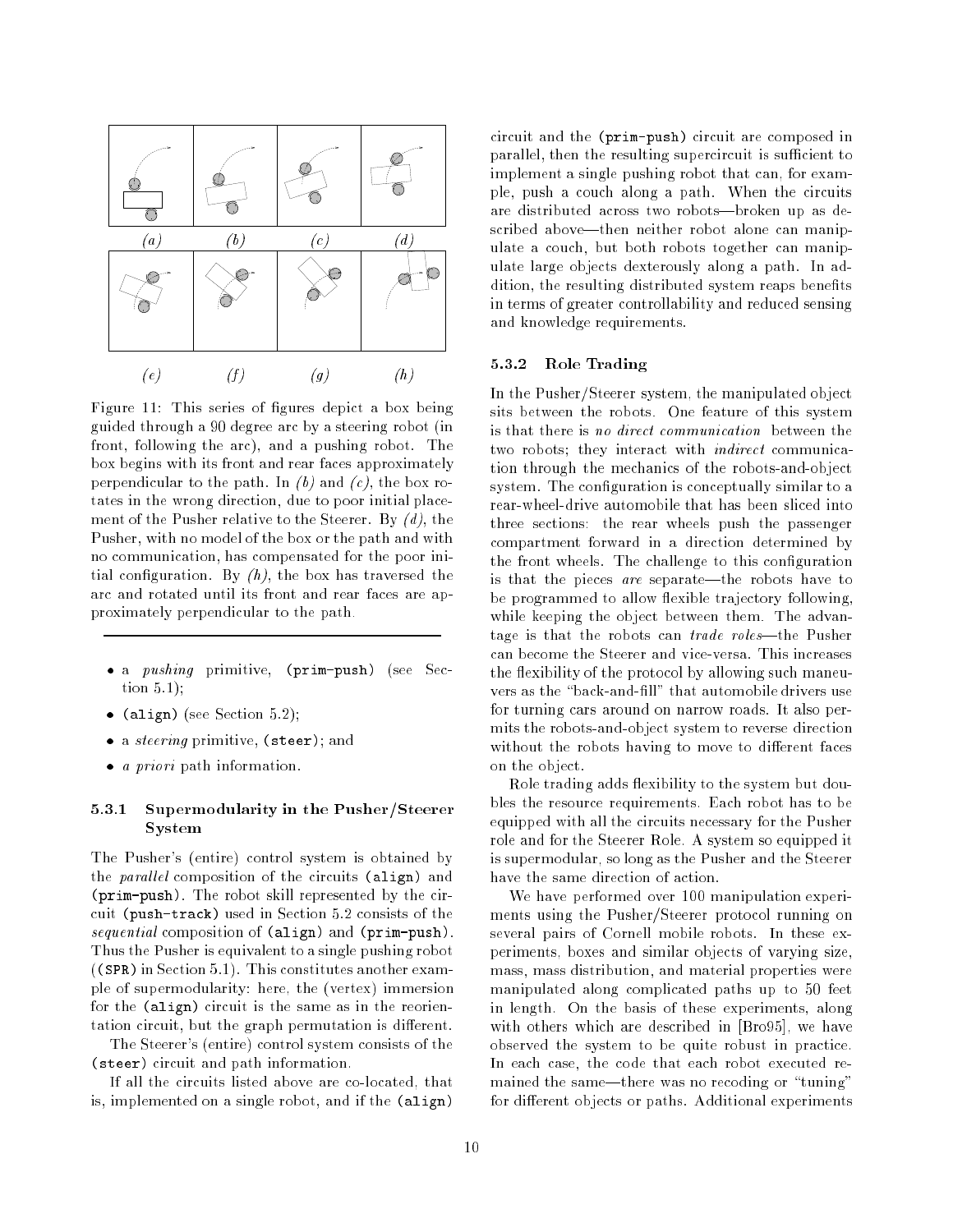using on-line navigation methods (human guidance in one case and visual landmark recognition in another) have demonstrated the flexibility of the system.

Despite conventional wisdom regarding the complexities of programming a multi-robot system, a key feature of the Pusher/Steerer system is its ease of use-the actual robot code is simple and elegant, and yet there remains great flexibility in methods of path specification.

# 6 Infrastructure

The programs that implement our distributed manipulation strategies were easy to generate and are robust. In this section we discuss our development infrastructure.

We begin with two architectural decisions that we first reported in our paper "Program mobile robots in Scheme" [RD92]. For details see [RD92]. These decisions concern:

- 1. Why extend a general-purpose programming language instead of using or inventing a specialpurpose robot language such as ALPHA [Gat91], or the behavior language [Bro90] ?
- 2. Of the general-purpose languages, why Scheme?

We regard robots as computers that can exert forces. In particular, we are interested only in the case these forces are external to the robot systemthis excludes devices like clocks from being considered robots. More specifically, we focus on devices where these external forces are programmable: this excludes devices like VCRs, which are electronically, but not mechanically, programmable. Most specifically, we are interested in using these programmable external forces for manipulation tasks—that is, to rearrange the environment external to the robot (e.g., to move furniture, perform assemblies, sort parts, etc.). Naturally, such robots typically use internal state to encode assumptions, models, and expectations about the external physical world. Equally often, sensors are employed not only to build such internal state but also to compensate for errors in actuation and a priori models.

As such, the internal state and control strategies can range from very simple to arbitrarily complex. The language must support the following operations:

- 1. access to effectors;
- 2. access to sensors;
- 3. ability to satisfy real-time constraints;

4. synchronization and communication between processes.

Since robot control algorithms can be quite general we chose a general programming language in which to express them and provide architectural support for the points above as follows:

(1) and (2): library calls

(3) and (4): light-weight processes (threads) implemented using continuations. Locks and condition variables provide synchronization.

Automatic memory management with garbage collection of a fixed physical address space (no virtual memory).

The last point yields a fixed upper bound for garbage collection delays, permitting rigorous reasoning about real-time programs.

This section describes how well our design decisions worked, and their implications for the infrastructure of manipulation protocols. We will describe domain constraints that must be satisfied to makes the use of Scheme practical. The programming infrastructure has resulted in a particular set of manipulation idioms which permeate our code. We will describe how, using higher-order functions, we can implement termination predicates, control parameter caches, action cues, and event-based exception handling.

# 6.1 Mobot Scheme: The Software Logic Analyzer

In Sections 5.1-5.3 above, we described several distributed systems in which a team of mobots cooperates in manipulation tasks. The programs that implement the strategies for Pushing, Reorientation, and Pusher/Steerer are written in MOBOT SCHEME, a customized Scheme48 designed by Jonathan Rees for the Cornell Mobile Robots [RD92]. MOBOT SCHEME code for Protocol  $2M\theta$  (Section 5.1) is shown in Figure 12. The most interesting feature from a development standpoint is the distributed nature of the programming environment. The robots act as Scheme servers; our workstations run a Scheme48 byte-code compiler and maintain serial connections to the robots by wire or by radio modem. The serial connection is used only during debugging—the robots are otherwise completely autonomous, possessing complete Scheme48 virtual machines on board.

A typical robot experiment session consists of interacting with the robot by typing on the workstation. The user works in an interactive SCHEME environment, usually running inside GnuEmacs. The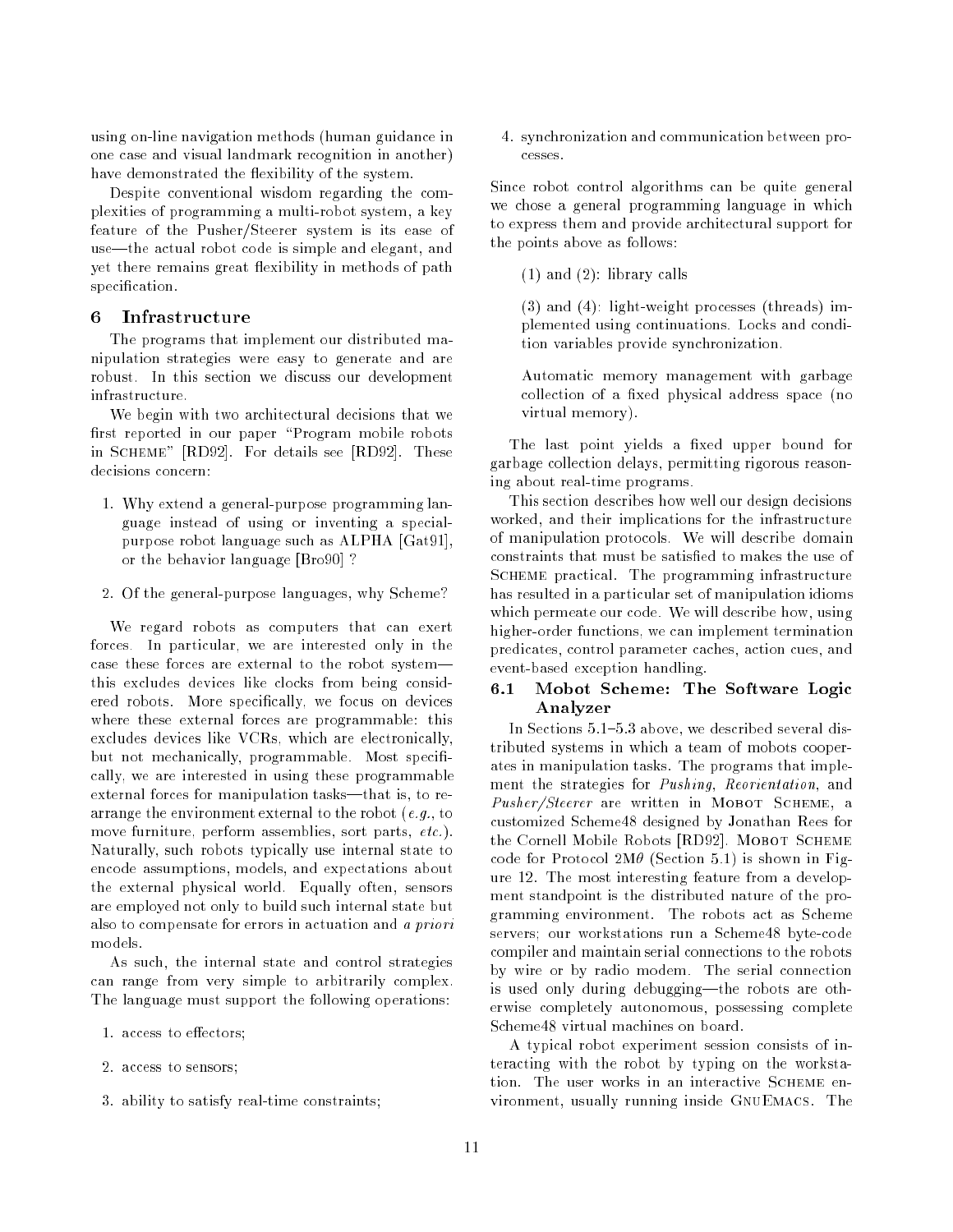```
Both Robots Execute:
\sim \sim \sim \sim \sim \sim (1-M-theta)
  \mathcal{L} (in the contract of \mathcal{L} and \mathcal{L} and \mathcal{L} and \mathcal{L} and \mathcal{L} and \mathcal{L}\sim - - - - - - \sim /
        (if (positive?
                 (push 'until
                    (lambda (theta)
                       (if (not (approx=? theta
                                                  initial-angle))(sign (- theta initial-angle))
                            #f)))
              (translate-left)(translate-right))(repeat))))
```
Figure 12: Protocol  $2M\theta$ : code for two mobile robots with relative orientation sensing capability to execute the straight-line pushing task. This code is an implementation of the circuit shown in Figure 2

user has access to both the workstation facilities (e.g., graphics, sound, filesystems), and the mobile robot. Interaction with the robot begins by invoking the mobot read-eval-print loop. Scheme forms are typed interactively at the workstation, which compiles them and sends them to the robot for evaluation. The reply is interpreted by the workstation and displayed on the screen. Therefore, the read and print steps occur on the workstation, while the eval is performed by the robot. While a program is being executed, the serial communications link between the robot and workstation is not required. It can be disconnected at anytime, and the robot will continue to run independent of the workstation. Of course, debugging information cannot be displayed during this time, and the robot's program cannot be altered. But both of these activities may resume any time the communications cable is reconnected. The design of the programming environment also permits remote procedure calls to take place between the robot and workstation, in either direction. The end result is that the full debugging facilities of the workstation are available for development, and yet the robot remains autonomous, able to execute programs untethered.

Our choice of Mobot Scheme for development re flects a minimalist approach to multi-robot programming. As a programming language, SCHEME is considered minimal. SCHEME comprises of a small set of functions that enable the programmer to build layers of abstraction by evaluating lambda expressions and remove layers of abstraction by applying a procedure to its arguments. The entire language definition, including its history, code examples, macro documentation, formal syntax and semantics, and extensive bibliography fits into 55 pages [CR92]. Scheme is a modern high-level functional language with automatic memory management, first-class functions, block structure, static scoping, closures, polymorphism, and dynamic typing.

Early manipulation programs for commercial anthropomorphic robot arms were written in a Basiclike language which lacked virtually every desirable feature of modern programming languages.<sup>5</sup> More recently, manipulators and mobile robots have been programmed in the U language. The application of languages like Scheme, Lisp, or ML to robot control may have been primarily hindered by one particular feature: automatic memory management. Systems with this feature require periodic garbage collection, which often stalls or at least slows other processing. Since robot programming was assumed to require real-time response, garbage collecting systems were avoided. The reasons were: (1) Robots need programs which meet real-time constraints, and  $(2)$  A language that garbage collects can introduce arbitrarily long delays.

For many robots and many tasks, these reasons are not valid. First, many robots execute tasks which do not require real-time responses to sensory input. For example, most mobile robots do not need to dodge traffic on busy streets or play tennis. In particular, much manipulation work can be modeled as "quasistatic", meaning that inertial effects are negligible. When this is the case (largely because speeds are low and friction is signicant), objects in the task stop moving as soon as the robot stops. And so the robot may "stop and think" for arbitrarily long periods without upsetting the task. Thus, pausing for garbage collection does not break the strategy, but instead merely slows it down.

Now, there are quasi-static tasks in which the robots cannot pause for arbitrary periods of time. In a dynamic environment, a robot may have to respond to conditions (e.g., the presence of a human being, or the sudden appearance of an obstacle) in the world apart from the actual manipulation. (The interaction

<sup>&</sup>lt;sup>5</sup>The most common example is the VAL II language which runs the Unimation Puma series of manipulators.

 $6$ The Zebra Zero manipulator arm is supplied with a C library of robot control functions, and many mobile robots are programmed in C due to the abundance of C compilers for small microprocessors. The Intel 80196 family and the Motorola 68000 family of processors, including embedded controller variations, are frequently used.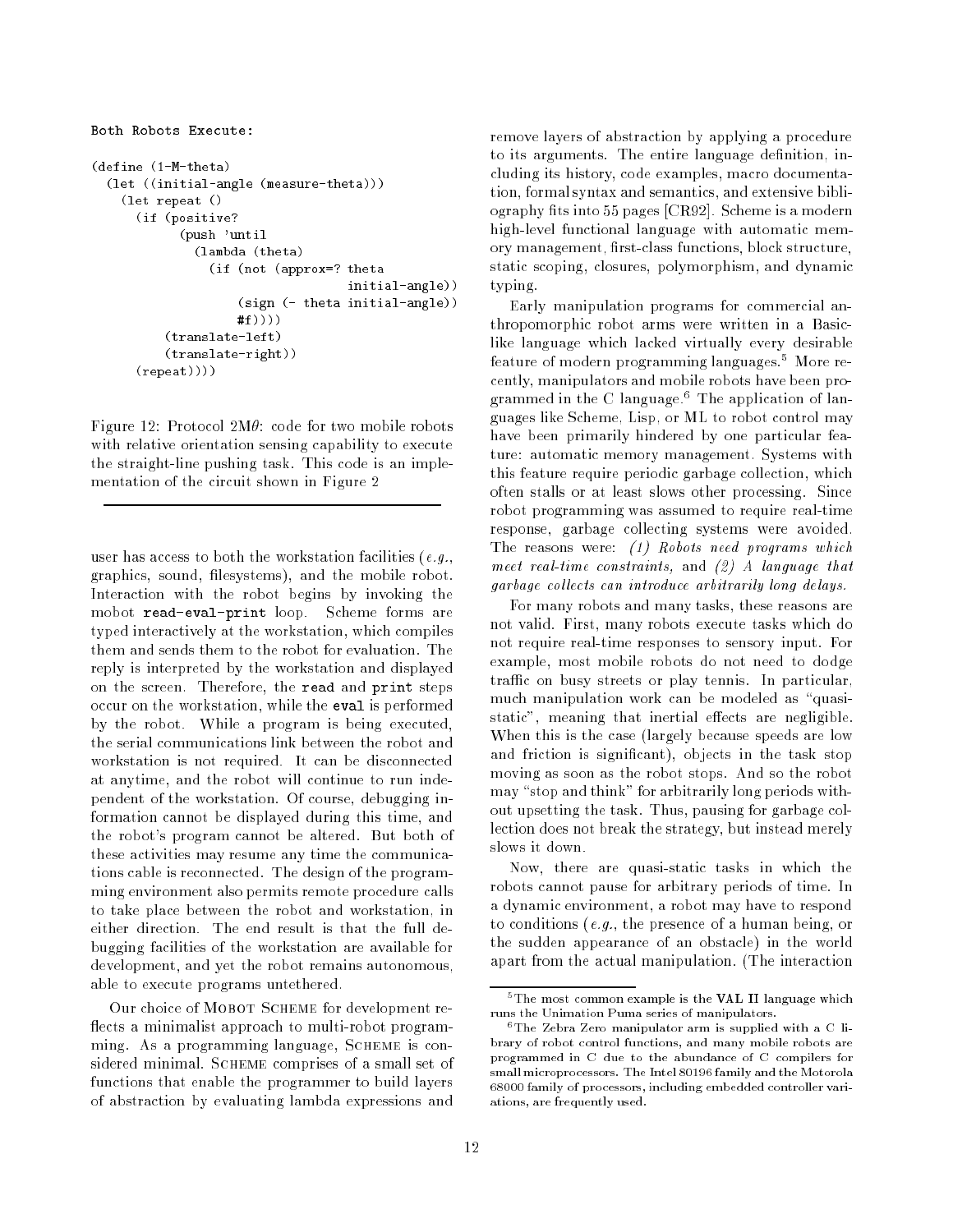between the robot and the manipulated object may remain accurately described as quasi-static). We have found that garbage collection does not vitiate the robustness or even signicantly degrade the performance of distributed manipulation protocols: a close examination of current mobile robots reveals that very few employ processors with virtual memory. In most cases, memory size is fixed, and is often small by workstation standards. As we pointed out in [RD92], with a constant amount of memory needing garbage collection, we can easily calculate an upper bound on how long this process could possibly take. Thus, we know in advance how long a pause may occur as the robot executes its strategy, and so we can predict just how effectively (in the worst case) the robot could react to changing conditions.<sup>7</sup>

A robot running a garbage collecting programming system can execute complex coordinated strategies in dynamic environments. Each cooperative strategy presented in this paper is an example. The programs that implement our strategies must of course access motors and sensors on our robots. In the next setion we describe this interface.

## 6.2 Higher Order Functions

The most critical features of our MOBOT SCHEME system are higher order functions, sensor-based control structures, and event-based exception handling. In this section we describe how using higher order functions we can implement termination predicates, control parameter caches, and action cues. Figure 12 is an example of how higher order functions are used in Mobot Scheme.

## 6.2.1 Termination Predicates

In our system, the robot programmer can write programs in which arbitrary termination predicates (functions) are passed as arguments to motion control routines. Intermediate layers of the motion control system build more complicated predicates out of these, and pass along the resulting functions to the next lower layer. As described in [RD92], we use higher order function to implement termination predicates.

Termination predicates have been introduced in the pre-image motion planning framework of [LPMT84]. An extensive discussion of the relative power of these termination predicates in the context of motion planning may be found in [Erd84].

In the [LPMT84] framework, actions are pairs of the form  $(v, \texttt{tp})$ , where v is a velocity vector, and  $\texttt{tp}$ is a termination predicate. The motion continues in the direction v until the termination predicate returns true. The predicate, then, is a function of all of the information available to the robot through sensors and a priori models. In the idealized model, the predicate is evaluated continuously in the background.<sup>8</sup>

All of our motion control functions follow the same style for any effector (including,  $e.g.,$  a camera which may pan or tilt  $[Bro95]$ . Examples of MOBOT SCHEME code for various modes of translation (forward motion) are in Figure 13. We deviated from typical Scheme style by introducing keyword arguments which modify the effects of the motion. Hence, a set of defaults must be maintained, and there are set-definitely with get-definitely functions for this purpose. Default values are used for any argument not given explicitly in the call to translate.

Our motion control functions represent sensorbased control loops. They initiate the robot's motion, which is usually controlled by another processor, and at the same time evaluate the appropriate termination predicate. The motion is halted when the termination predicate returns a value other than false. In order for access to the motors to remain completely general, many keywords exist, and may be used in arbitrary combinations. (See Figure 14.)

As indicated by the examples in the figure, keywords such as 'by and 'vel (for  $velocity$ ) are followed by integer values. On the other hand, keywords such as 'until are followed by functions. In the specific case of 'until, a function of one argument is given, and the robot's motion stops when this function evaluates to something other than false. The argument to the predicate is supplied by the system when the predicate function is called and represents the current knowledge of the status of the motion. The motion controller (a separate processor) reports this status information to Mobot Scheme. In one example from Figure 13, we check to see whether the robot's bumpers have contacted an obstacle; in another, we check to see if sonar unit 2 reports a value that ex-

 $7$ Moreover, robots like the Cornell Mobile Robots, which contain a loosely connected network of 9 or more (on average) processors, have a distinct advantage in that time-critical processes may be offloaded to a processor which does not garbage collect. Our robot's impediment sensor, for example, detects when a specied amount of current would have to be applied to the motors in order for the robot to continue moving. The processor which detects this situation and shuts down the motors executes a simple feedback loop at a high frequency, and does not garbage collect.

<sup>8</sup>On a real robot, the frequency at which the termination predicate is evaluated will of course critically affect its accuracy. However, the pre-image planning framework anticipated the general problem of control error from the start. Control error is already part of the input to the problem.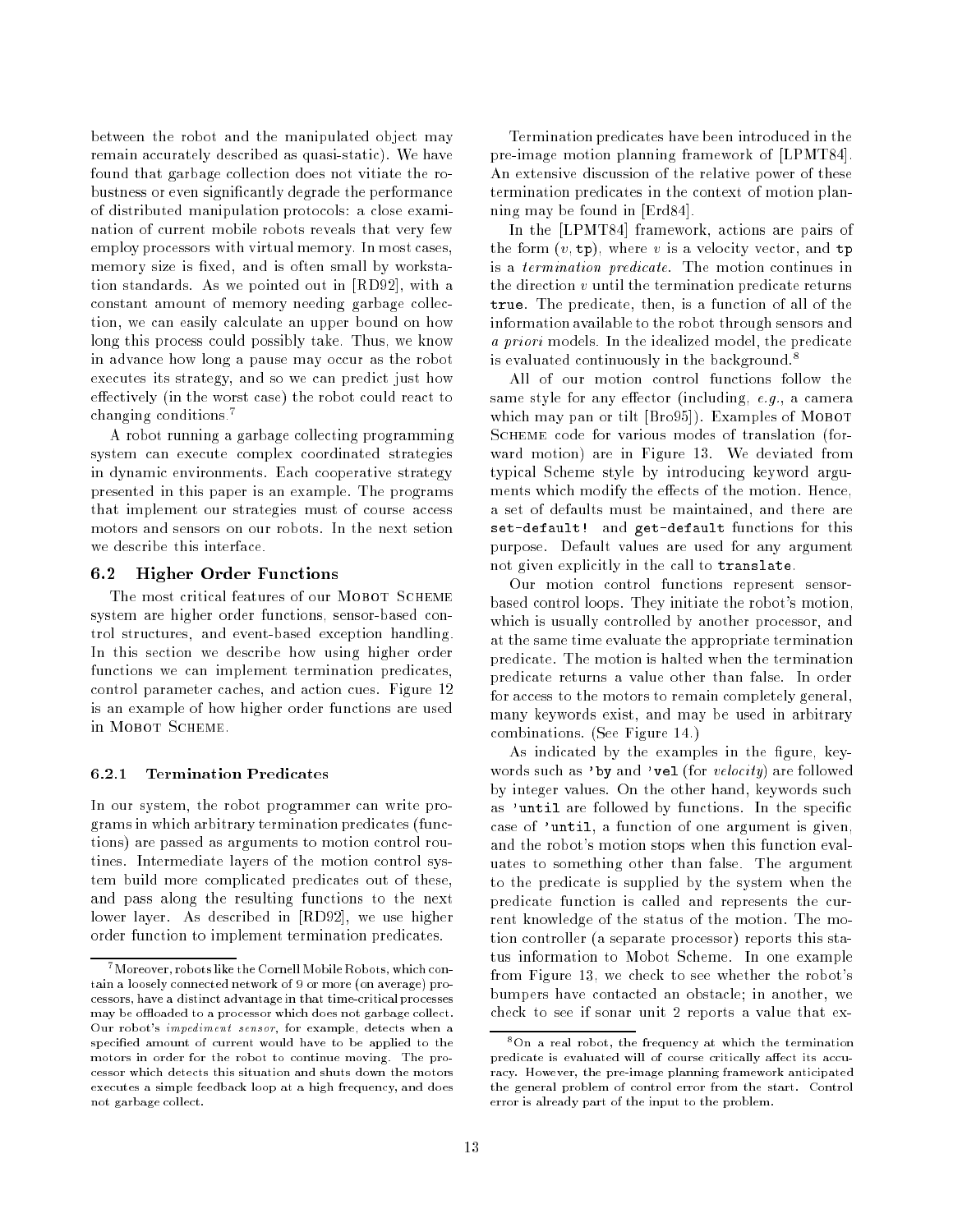| Example                       | Distance | Velocity | Termination Predicate    |
|-------------------------------|----------|----------|--------------------------|
| (translate)                   | in det.  | default  | (impactment?)            |
| (translate 'by 750)           | 750mm    | default  | (or (impediment?)        |
|                               |          |          | (lambda (status)         |
|                               |          |          | (stopped?                |
|                               |          |          | status))                 |
| (translate 'vel 220)          | indet.   | 220mm/s  | $(\texttt{impediment?})$ |
| (translate 'by 2000 'vel 400) | 2m       | 400mm/s  | (or (impediment?)        |
|                               |          |          | (lambda (status)         |
|                               |          |          | (stopped?                |
|                               |          |          | status))                 |
| (translate 'until             | indet.   | default  | (or (impediment?)        |
| (lambda (status)              |          |          | (lambda (status)         |
| $($ not                       |          |          | $($ not                  |
| (zero?                        |          |          | (zero?                   |
| $(read-bumpers))))$           |          |          | $(read-bumpers))))$      |
| (translate 'until             | 640mm    | 450mm/s  | (or (impediment?)        |
| (lambda (status)              |          |          | (lambda (status)         |
| $($ *threshold*               |          |          | $(or \& *threshold*$     |
| $(read-sonar 2))$             |          |          | $(\text{read-sonar 2}))$ |
| $'$ by 640                    |          |          | (stopped?                |
| $'$ vel 450)                  |          |          | status))))               |

Figure 13: MOBOT SCHEME motion control examples using the translate function. For simplicity, only three keyword arguments are shown. Any or all of the valid arguments may be combined, however. When no distance argument is given (using the 'by option), the distance the robot will travel is indeterminate. When a distance is specified, the termination predicate consists of a check for the status of the motor controller, which is triggered by checking odometry. Note that the system always checks for the impediment condition. The action taken when (impediment?) returns true is to invoke the impediment handler (see Section 6.3).

| ceeds *threshold* |  |
|-------------------|--|
|-------------------|--|

| Keyword  | Description               | Default value     |
|----------|---------------------------|-------------------|
| 'bv      | distance to travel $(mm)$ | none              |
| 'vel     | velocity $(mm/s)$         | 300               |
| 'accel   | acceleration $(mm/s^2)$   | 225               |
| 'dir     | direction to travel       |                   |
|          | (forward is positive)     |                   |
| 'torque  | motor torque limit        | 180               |
|          | (in obscure units)        |                   |
| 'until   | termination predicate     | (impactiment?)    |
| 'on-exit | termination action        | $(\texttt{stop})$ |
|          |                           | halt the robot    |

Figure 14: Motion control system keywords. The keywords may be used in arbitrary combinations, and each has a reasonable (and changeable) default value.

The default termination predicate, (impediment?), reports whether the robot's motors are stalled $^{\circ}$  due to contact with an immovable obstacle. The action taken when an impediment is detected is specified by the impediment handler, because the situation is treated as an exception (see Section 6.3.) The system always checks for the impediment condition. Since the user may supply several other terminating conditions (such as a specied distance traveled, or some other arbitrary predicate), the system constructs, at run time, the proper predicate to use.

# 6.2.2 Write-through Cache

We may use higher-order functions to modify the lowlevel behavior of individual processors in the robot while still maintaining the single Scheme processor abstraction at the user level. The mechanism we use is a write-through cache, which can be implemented to be transparent to higher levels of code. Its sole utility is to boost performance, and works as follows.

Each robot contains, on average, more than nine individual processors, each of which is directly connected to a small number of sensors or motors. This heterogeneous collection of computers are programmed to make each sensor or motor "smart". As much processing as possible is done locally, with every

<sup>&</sup>lt;sup>9</sup>The level of motor current that must be exceeded to meet the stalled condition may be set by software; an additional keyword argument, 'torque, exists for this purpose.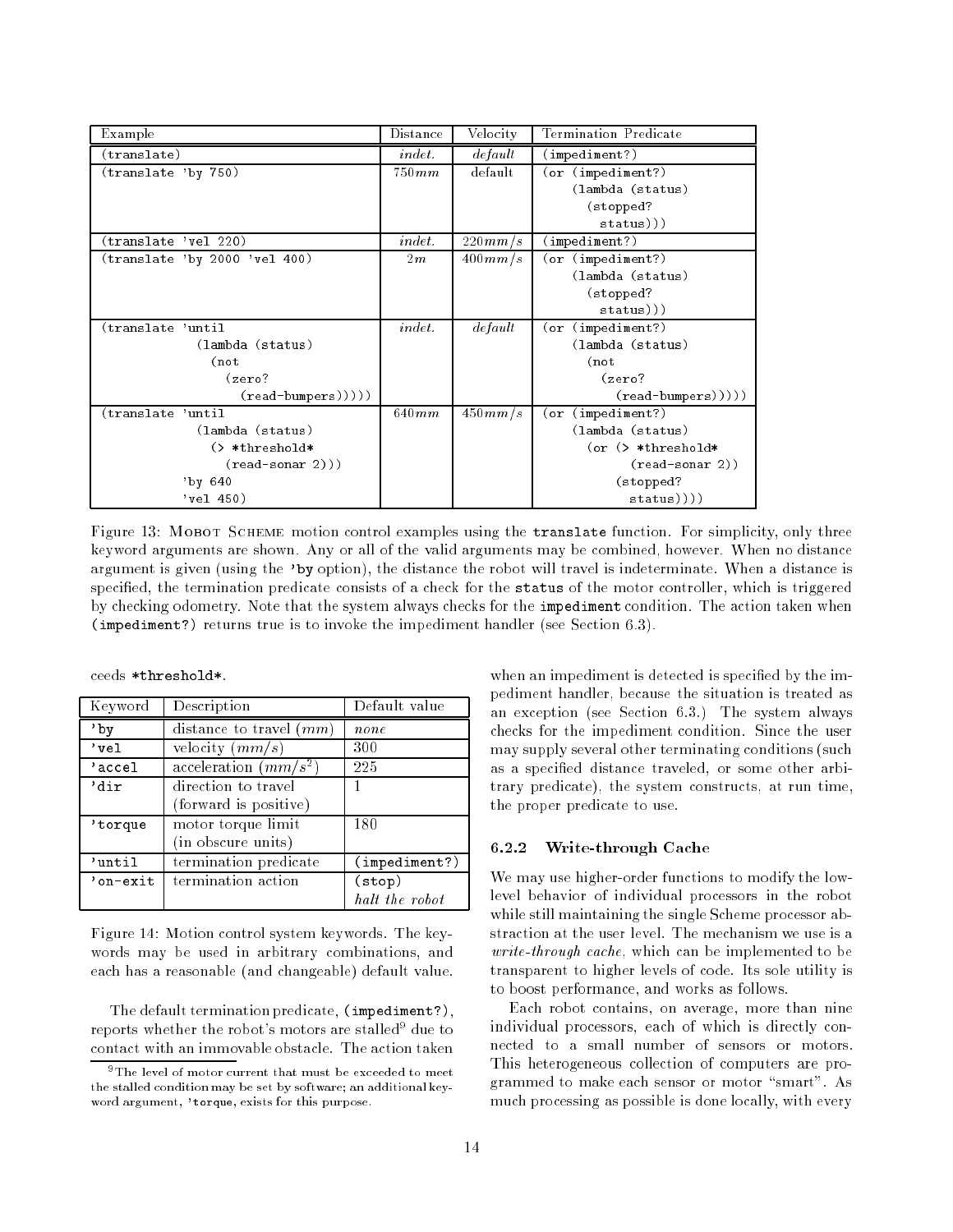sensori-motor module providing a high-level interface to the rest of the robot. Consequently, the robot's critical system parameters are distributed across many processors. When a Scheme program accesses a sensor or motor, at the lowest level a form of remote procedure call (RPC) is executed to the processor which controls the hardware of interest. The interprocessor communication and RPC are of course hidden to higher levels of Scheme programs, such as the the user programming level. Each time an RPC occurs, many parameters may be needed, which increases the amount of communication necessary and slows down the system. As a result, most processors store their own state variables, and the remote (calling) machine needs only pass along the changes in state.

We now present a brief case-study of using MOBOT SCHEME to tune a control library, thereby improving real-time performance. In our initial library, any Scheme function invoking a wheelbase motion would first set each parameter in turn and then finally start the motion. This was inefficient. We observed that almost always the parameters remain the same through many successive motions. Therefore, we decided to cache them on the Scheme computer using a standard write-through cache. We implemented a simple macro, cache is the figure 15 of the second accepts as its arguments. the function used to set a parameter. It modifies this function to use the cache, and also constructs a function to read the current value of the parameter from the cache. Its use is illustrated in Figure 16. What is interesting is that even this kind of low-level optimization may be done in MOBOT SCHEME, using higher-order procedures.

The cache! macro takes two arguments, the function which sets the parameter to be cached and the table to use. Two things happen: (a) the set function is modied to set the current value in the cache table, and then the original set function is called, and (b) a get-value function (thunk) is returned. Each entry in the cache table has a key and an entry. The key is the new set function, and the entry is always a pair ( ) . or an equal  $\alpha$  -frace is the value is the value is the value is kept is kept is kept is kept is kept is kept is kept is kept is kept is kept is kept is kept is kept is kept is kept in the set of  $\alpha$  is kept in th in a one-element list so that it will be null if no value has been set. The original set function is kept around so that (i) we can get it back if we need it, and (ii) we can call it to write the cache out (to force a write).

Because we used a modern general purpose programming language with higher order functions, implementing cache! was easy. The cache is transparent to the low-level layers of the robot control system, which performs the necessary communications

```
(define *wb-state-table* (make-table))
(define (write-wb-state)
   (write-cache *wb-state-table*))
(define translate-speed
   (cache! set-translate-speed!
               *wb-state-table*))\sqrt{2}\sqrt{2} set-translate-accelering-accelering-accelering-accelering-accelering-accelering-accelering-accelering-accelering-accelering-accelering-accelering-accelering-accelering-accelering-accelering-accelering-accelering-a
               *wb-state-table*))\sqrt{2}(cache! set-translate-torque!
               *Wb-State-Table*))
```
Figure 16: Examples of using a simple write-through cache, implemented using a macro and higher order functions.

between processors, and also to the higher levels of the system, such as the user programming environment. The cache may be trivially removed in the event that we decide not to trust the remote processor to retain its state between successive motions (e.g., due to a suspected faulty piece of hardware).<sup>10</sup> On the other hand, the macro is general enough to be used in other caching applications. Our cache! illustrates that standard software design techniques are also applicable to robot programming. We are far from the days of programming a single 8-bit processor in assembly language in order to make our robots move.

## 6.2.3 Action Cues

Our final example of higher order functions lies in the interface to the Cornell Mobile Robots' set of pushbuttons which, along with multi-colored LEDs, reside on top of the robot for interaction with users. Especially when operating untethered, the information displayed by the lights and entered via the buttons provides useful communication between the robot and the researcher. At the user programming level, the set-button-action! procedure takes two arguments: the first identifies a particular button on the robot, and the second is a function of no arguments (technically a thunk). When the appropriate button is pressed, the associated function is executed in its own thread, concurrently with whatever other threads (processes) are running on the robot. The mechanism

<sup>10</sup>On the Cornell Mobile Robots, the Scheme processor can detect when the wheelbase processor resets, and a complete cache write automatically occurs after those events, along with a warning message displayed on the workstation.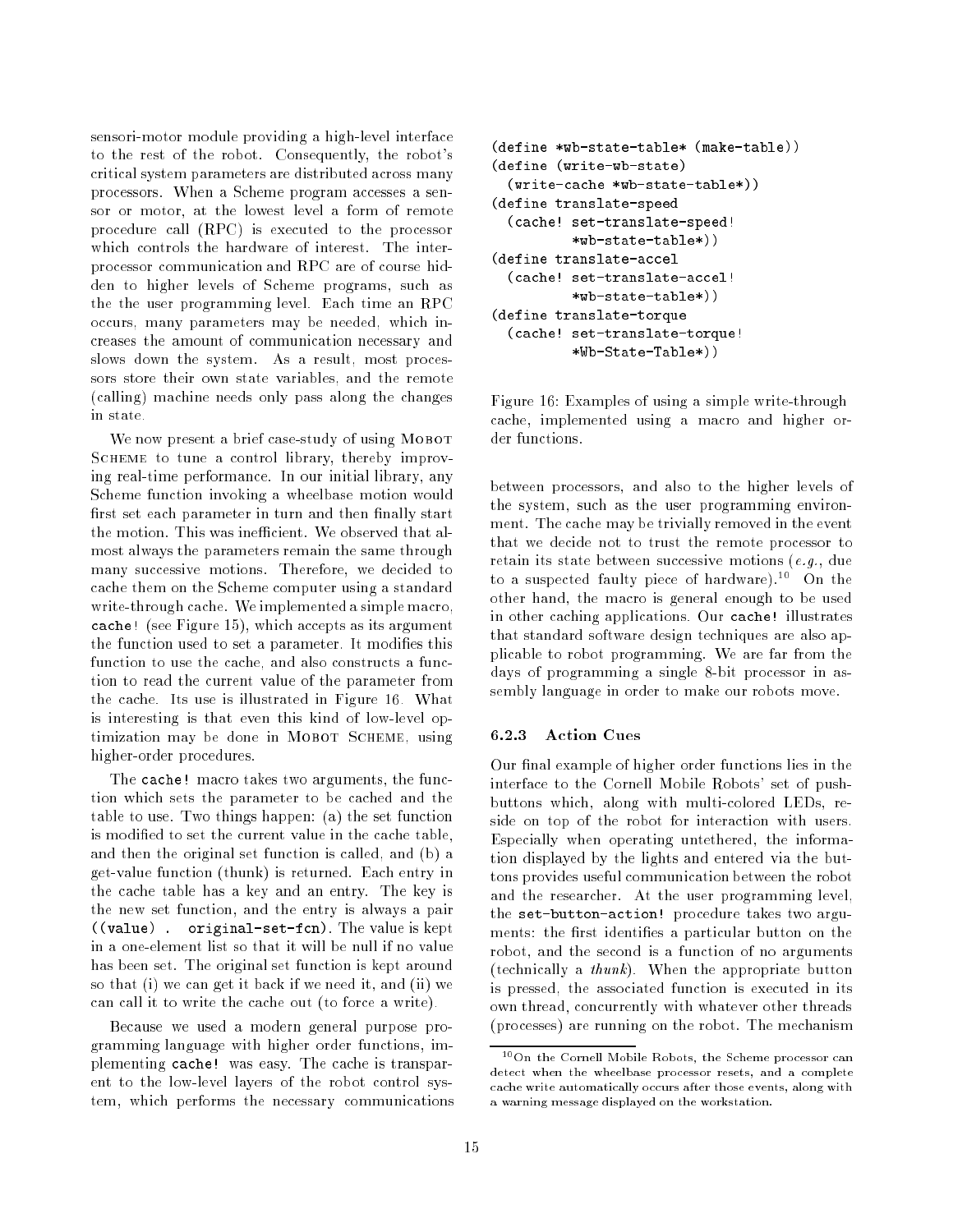```
(define-syntax cache!(lambda (exp rename compare)
     \lambda and \lambda (set-form expression exponentially expected to \lambda(state-table (caddr exp)))
        `(let ((original-set-fcn ,set-fcn))
            (set! ,set-fcn (lambda (x)
                                    (set-force-ref , there is the function \mathcal{E} , and \mathcal{E}(i.e. (or (investigate) (car value)) (i.e. (equality (car value) (i.e. \mathcal{N}(j)))
                                             (original-set-fcn x))
                                       (table-set-fcn (state-table-table-table-table-table-table-table-table-table-table-table-table-table-table-table-
            (if (not (table-set! ,state-table ,set-fcn (cons '() original-set-fcn)))
                  \sim - \sim - - -
                     \sim ..., , ... original-set-form original-set-form,
                     (error "Cache error: table full?" ',set-fcn ',state-table))
                  \sim \sim \sim \sim \sim \sim \sim \sim(field ))) and the state-table-table-table-table-table-table-table-table-table-table-table-table-table-table-table-table-table-table-table-table-table-table-table-table-table-table-table-table-table-table-table-table-tabl
                        (if (null? (car value))
                             (error "Cache error: the referenced value has not been set." ',set-fcn ',state-table)
                             (car (car value))))))))
\sqrt{2}(table-walk
    (lambda (set-fcn value)
       (if (not (null? (car value)))
            (apply (cdr value) (car value))))
    cache-table))
```
Figure 15: A simple write-through cache implemented using a Scheme macro.

allows complete freedom in deciding what the buttons should do. The flexibility is provided by the passing of an arbitrary Scheme function directly into the next lower layer of the sensor control system. In fact, many of our sensors are programmed in this manner, including the pushbutton bumpers that detect collisions with objects and measure the relative orientation of object faces with respect to the robot's heading. In writing a program which polls the bumpers, we first write a function which, when a bumper button is pressed, simply updates a global dynamic variable. The polling process then reads this variable to determine the current state of the bumper sensor.

#### 6.3 6.3 Collisions as Exceptions

We say a *contact change* occurs at time  $t$  when the robot is in contact with a different number of surfaces before t than after t. We say the contact change is  $pos$ itive when the number of contacting surfaces increases. Hence, a contact change is an external event to the robot (in other words, ground truth)-observable to an outsider but potentially undetectable by the robot.

An impediment, on the other hand (see Section 6.2), is an internal event signaled by and for the robot itself. We define a collision as a special kind of event that convolves the (internal) impediment and the (external) contact change. More precisely, a  $colli$ sion is the special case of an impediment caused by a positive contact change.

Unexpected collisions should be treated as exceptions. The idea is straightforward—we can either fill our programs with conditionals which check for unexpected situations, or we can invoke the exception handler and make our programming task that much easier. Also, we must be able to easily modify this behavior for those circumstances under which the programmer fully expects that a given situation might occur, and wishes to trap it so that the program can continue to execute, taking appropriate action.

A global variable called impediment-handler is de fined as a function which is called when the motion control system detects the impediment condition. The default value for the handler is a function which first stops the robot's motors and then calls the system exception handler, presenting all relevant information to the user, and leaving them in the symbolic debugger (see Figure 17 Example 2). From within the debugger, the user may continue  $(e.g.,$  after removing the offending obstacle from the robot's path), abort, or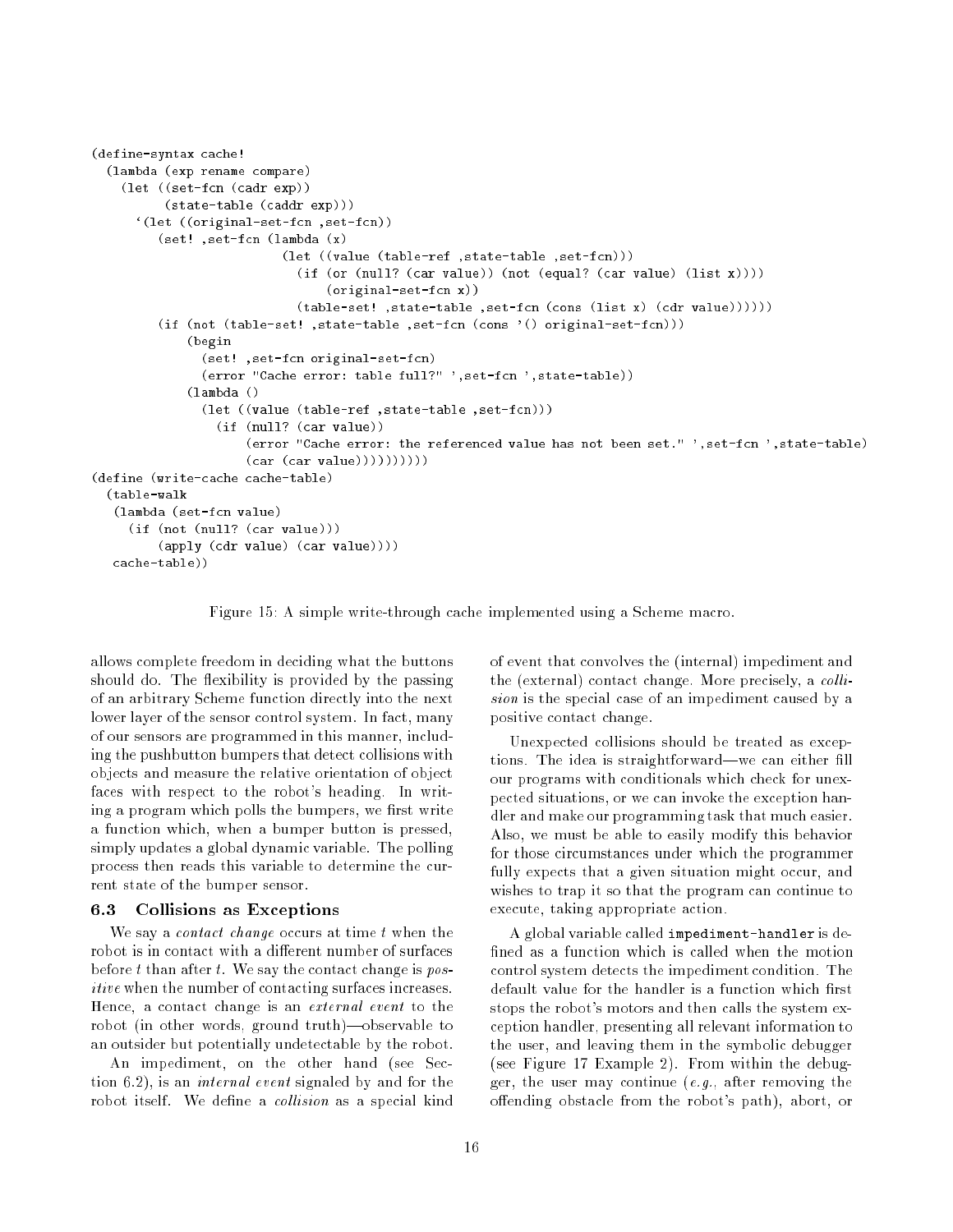perform almost any other action, such as recompiling a piece of code, or using the inspector to examine the stack.

So, the default reaction to a collision is for the robot to stop and the user to be presented with status information displayed through the debugger. In other words, the situation is treated as any other run-time error would be, such as division by zero or a type mismatch. It remains to be explained how the user may write a program which traps expected collision errors.

```
;;;; Example 1.
;;;; Move until the bumpers detect a collision
Lily> (translate 'until
             (lambda (s)
                 (not (zero? (read-bumpers)))))
. . .
;;; ; = = = = = \cdot;;;; Move for a monitoring the motor current
;; against a current threshold.
\mathbf{y} , the robot and force it to stop, the robot and force it to stop, the robot and force it to stop, the stop, the stop, the stop, the stop, the stop, the stop, the stop, the stop, the stop, the stop, the stop, the 
\mathbf{y}; which is the debugger that allows us an allows us the debug allows us allows us allows us an allow \mathbf{y}\mathbf{y}; we to examine functions, reduced functions, \mathbf{y};; etc. .a above out out of the debugger.
Lily> (translate)
Error: Impediment
           100\sim 250 \sim 0.000 \sim 250 \sim 250 \sim 250 \sim 250 \sim 250 \sim 250 \sim 250 \sim 250 \sim 250 \sim 250 \sim 250 \sim 250 \sim 250 \sim 250 \sim 250 \sim 250 \sim 250 \sim 250 \sim 250 \sim 250 \sim 250 \sim 250 \simLily-> :a
;;;; Example 3.
;;; ; expected collisions can be transferred. We use the transferred \sim;; a tolerate-impediments wrapper around the
;; function that might generate a collision.
;; The impediment handling system will stop
;; the robot and the motion function return
;; 'impediment.
Lily> (tolerate-impediments (translate))
'impediment
```
Figure 17: Three examples of impediments handling. It is straight-forward to substitute an arbitrary function for the impediment handler.

The mechanism we use replaces the impediment

handler with a different function while a collision is a predicted possibility and should be trapped. In our experience, the most common alternative to the function which calls the exception handler is a function which simply returns the symbol 'impediment. The user program needs only check for this symbol to be returned by a motion control routine in order to branch on whether a collision occurred or some other situation terminated the motion. Because we use this mechanism frequently, we have defined a macro, called tolerate-impediments (see Figure 17 Example 3), which replaces the default impediment handler with a function that returns 'impediment while the body of the macro is being executed. Consequently, one may modify any motion control function call by wrapping tolerate-impediments around it, as shown in the example.

The flexibility of MOBOT SCHEME permits the use of this mechanism, which can be seen in virtually every manipulation program our robots run. All we have done was to adapt a traditional technique to our application of programming robots. Our programs are short and simple as a result of this technique.

#### 7 **Architecture**

When the minimalist philosophy is applied to robot manipulation algorithms it yields protocols with surprisingly low resource consumption—that is, the resulting protocols often dispense with a resource (such as sensing, communication, or geometric models) that a naive analysis would have predicted was essential [DJR93, DJR94a, RDJ95, DJR94b]. When applied to the programming environment and architectural support for robot manipulation, minimalism results in a development and execution system that is spare and lean—in other words, something more like Scheme and less like  $C++$  (Section 6). In this section we discuss the use of our Scheme-based minimalist infrastructure in supermodular architectures.

The greatest challenge for supermodular architectures is to support code distribution across multiple spatially separated robots. It is difficult to ensure code portability across robot architectures, and the result of the execution in distributed systems of multiple robots is even harder to predict. Even for single robot systems that are mechanically similar (such as our robots Tommy and Lily), it is not trivial to share code, as this often entails adjusting constants that involve mass, gear ratios, etc. Furthermore, for manipulation tasks, the output of a distributed system of robots often depends on the number of robots and their relative positions.

Consider, for example, a system in which a robot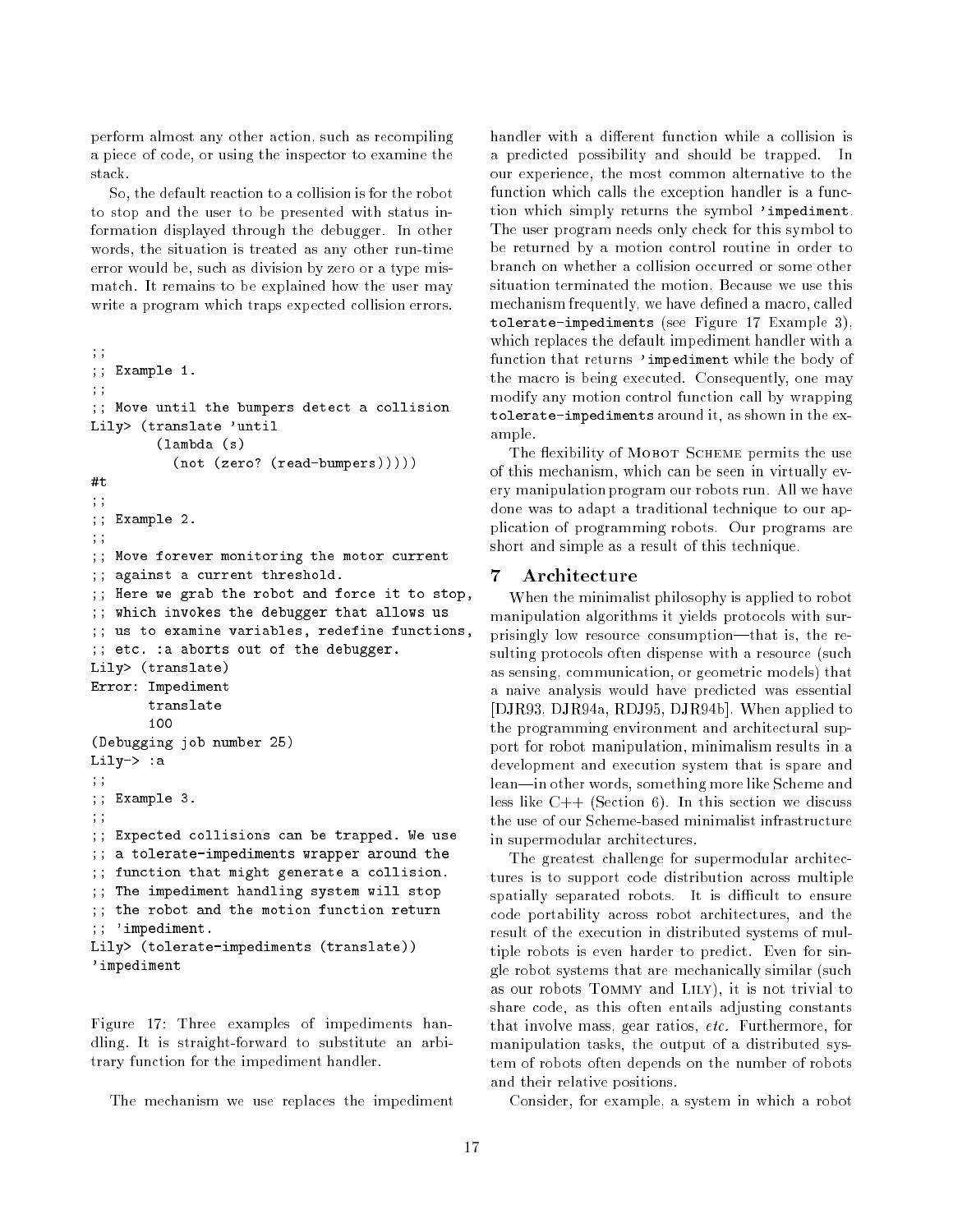pushes an object to effect a desired translation and the circuit implementation of this system we describe in Section 5.1. This system is modular but not supermodular. The reason is that when distributed on multiple robots, the output of the system depends intimately on the location of the robots. To see this, imagine a two robot system consisting of the original robot and a second robot that acts on a face of the object opposite to the first robot. The presence of the second robot interferes with the action of the first robot (e.g., it may cause the box to rotate). This is not a supermodular system; in other words (prim-push) (Section 5.1) is modular but not supermodular.

A contrasting example is the reorientation task. Here, one robot alone can cause reorientations by executing (push-track) (Section 5.2), but this may require a large workspace area. When the same code is distributed over multiple robots, the output of the system is the same  $(e,q)$ , the object rotates), but perhaps at a faster rate. The resulting circuit, Async-ONLINE is completely supermodular. In our hierarchy of supermodular examples, Async-Online is more supermodular than (push-track), which is more supermodular than (prim-push).

This is a supermodular system; in other words (push-track) is modular and supermodular.

Supermodularity has made it easy for us to share and distribute code across similar-but not identicalrobots that operate in parallel. This is because the (abstract) principles of supermodularity translate into concrete benefits in terms of code recycling and predictability in distributed robot systems. By definition, supermodular circuits can be relocated to different physical locations and still function correctly. In addition, we believe that the performance guarantees of supermodular circuits transfer when the circuits are

The pushing vs. reorienting example described above shows that supermodularity and distribution impact architecture. We now discuss this connection with emphasis on the following questions:

# 1. What architectural support is required to distribute the circuits over several agents?

We cannot begin to answer this question until we understand what it means to distribute a circuit over several agents. The installation and calibration of resources must be specified, and communications pathways across spatially separate locations must be available. (The precise definition of these operations is given in the information invariants theory [Don95].) But for a distributed

circuit to achieve the same task, we must demonstrate that the embedded circuits effect the same strategy.

For our particular domain of manipulation tasks, we must account for the mechanical interactions between the robots and their environment. On a robot such as Camel, whose bumper geometry is essentially a flat blade, the effect of pushing against an object may be different from that of, say, Tommy, whose bumper is in the shape of a semi-circle. For manipulation, then, we observe that compatible mechanical architectures are required when distributing a circuit across several agents. However, by transforming circuits into other equivalent circuits, we have "ported" our strategies without difficulty from TOMMY to  $CAMEL<sup>11</sup>$  and vice-versa. The transformation operates at the circuit level, so in the final analysis we are still moving a (transformed) circuit from one robot to another.

We have identied that the robot's mechanical architecture may limit supermodularity for manipulation tasks, because different strategies are required for different mechanical interfaces to the world. An important line of inquiry remains, which is to ask how the necessary architectural support for supermodularity varies with the task domain.

# 2. What development environment best supports the authoring of supermodular circuits and protocols?

Our authoring environment is developed on top of an intrastructure (Section 6) that enforces minimal constraints on programming. The system we advocate is orthogonal both to the notion of modularity in cognitive AI and also to the horizontal decomposition of Subsumptionism. Specifically, our development environment is structured by the following categories: modular circuits, supermodular circuits, and strategies composed of supermodular circuits (or supercircuits).

The first category comprises the modular circuits for the interaction between robots and objects and for navigation. Conceptually, these circuits can represent a wide range of robot skills of varying degree of abstraction and complexity. A circuit in this category is a single-agent circuit that is safe for relocation on other single-agent systems, but there are no "degrees of freedom": the

 $11$ CAMEL is a Cornell mobile robot that uses treads instead of wheels for locomotion.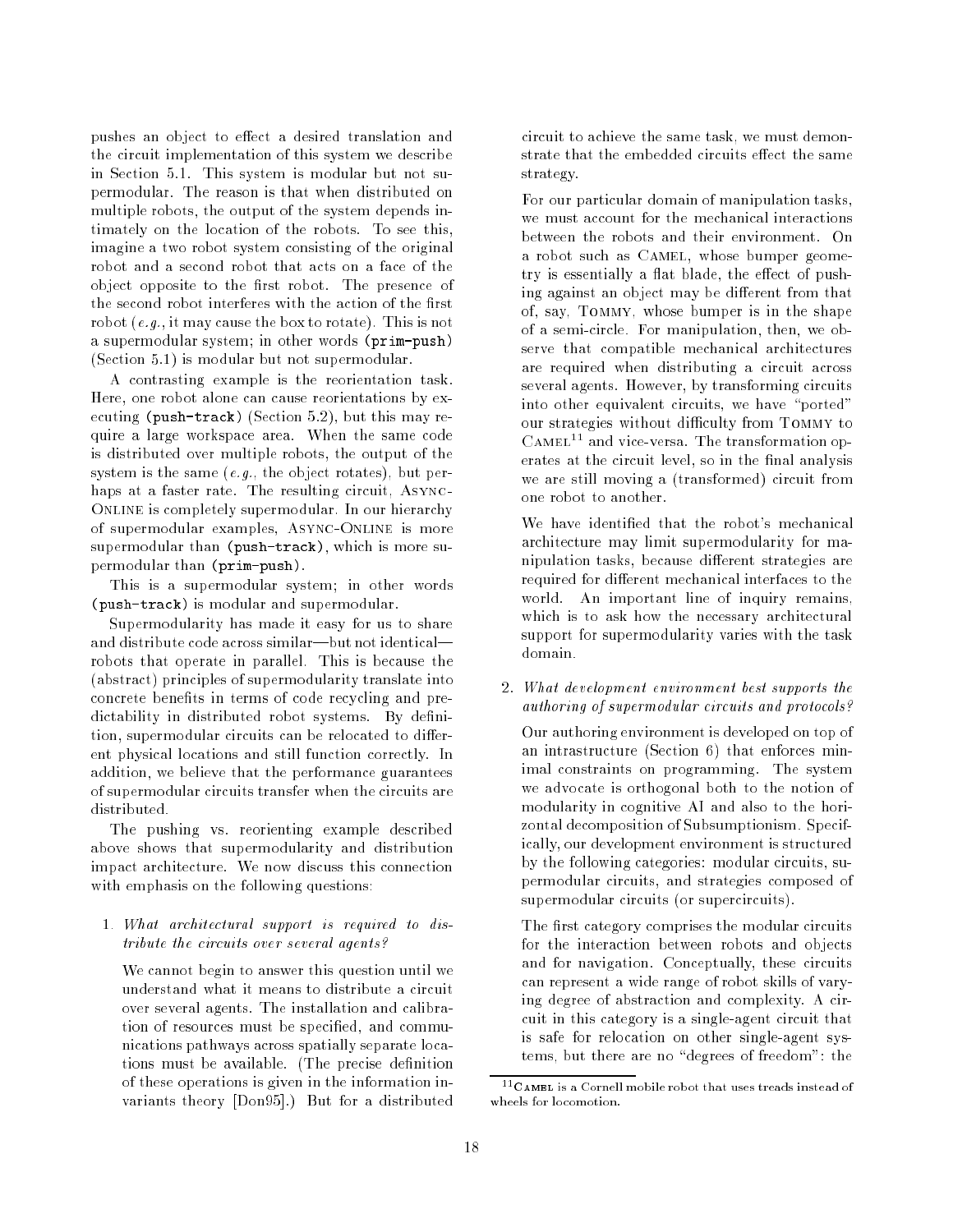circuit must be immersed identically. An example of a modular manipulation circuit in this category is (prim-push).

The second category comprises the manipulation circuits that are often supermodular. In our hierarchy measured by the fraction of the con figuration space that allows relocation, ASYNC-ONLINE and (align) are completely supermodular. (push-track) is often supermodular. A circuit in this category is safe for relocation even when the circuit is immersed in a different fashion. The "degrees of freedom" of this immersion are controlled by the kinds of permutations permitted in the information invariants theory (in the form of co-designation constraints.)

The third category comprises the circuits for manipulation strategies. A circuit in this category is a multiple agent circuit consisting of supermodular circuits. The resulting supercircuit may or may not be supermodular. Examples are Protocol  $2M\theta$ , protocol ASYNC-ONLINE, and PUSHER-STEERER, which are supermodular.

3. How can the architectural support and authoring environment be realized in such a way that the overall development system can also be regarded as minimalist?

The development environment we outlined above makes it easy to synthesize distributed manipulation strategies (i.e., circuits for manipulation strategies) by combining and composing supermodular circuits. Since each supermodular circuit translates into lean code with performance guarantees, predictable parallel protocols can easily be generated by combing existing and trusted circuits. The resulting circuit strategy can be analyzed in the information invariant theory with respect to resource consumption. This analysis leads to equivalent minimalist circuits and tradeoffs between different resources. The resulting circuit also translates into a statement about the minimal architectural support for the protocol: the circuit describes all the needed resources.

In summary, the architecture we advocate for authoring supermodular circuits arises from systematically distributing simple and parsimonious manipulation circuits on spatially separated robots. We argued that circuits authored in a supermodular architecture translate into code that is simple, reusable, portable, predictable, parallelizable, and "near-optimal" from the point of view of resource consumption [BBD<sup>+</sup> 95].

We have experimental evidence for these propertiesfor example the reuse of (align) in the reorientation protocols and the Pusher/Steerer protocols. Similarly, we have performance guarantees. For example, for (align), the performance guarantees transfer nicely once (align) in immersed in a different fashionthe "degrees of freedom" of the new immersion are controlled by the kinds of permutations permitted in the information invariants theory (in the form of codesignation constraints) and the niceness of the transfer is ensured by supermodularity.

## Acknowledgements

This paper describes research done in the Robotics and Vision Laboratory at Cornell University. Russell Brown is one of the developers of the Pusher/Steerer system. We thank Jonathan Rees for developing the MOBOT SCHEME system. We thank Jean-Claude Latombe for his hospitality at the Stanford Robotics Laboratory.

Support for our robotics research was provided in part by the National Science Foundation under grants No. IRI-8802390, IRI-9000532, IRI-9201699, and by a Presidential Young Investigator award to Bruce Donald, and in part by the Air Force Office of Sponsored Research, the Mathematical Sciences Institute, Intel Corp., and AT&T Bell laboratories.

### References

- [ABN93] R.C. Arkin, T. Balch, and E. Nitz. Communication of behavioral state in multi-agent retrieval tasks. In Proc. of the 1993 IEEE International Conference on Robotics and Automa $tion, volume 2, pages 588–594, Atlanta, Ga,$ 1993.
- [BBD<sup>+</sup> 95] K. Bohringer, R. Brown, B. Donald, J. Jennings, and D. Rus. Distributed robotic manipulation:experiments in minimalism. In Proceedings of the International Symposium on Experimental Robotics, Stanford, CA, July
- [BJ95] R. Brown and J. Jennings. Manipulation by a pusher/steerer. In Proceedings of Intelligent Robot Systems, Pittsburgh, PA, August 1995.
- [Bro85] R. C. Brost. Planning robot grasping motions in the presence of uncertainty. Carnegie-Mellon Robotics Institute technical report CMU-RI-TR-85-12, Computer Science Department and The Robotics Institute, July 1985.
- [Bro90] R. Brooks. The behavior language user's guide. Technical report, Memo 1227, MIT AI Lab, 1990.
- [Bro95] R. G. Brown. Algorithms for Mobile Robot Localization and Building Flexible, Robust, Easy to Use Mobile Robots. PhD thesis, Cornell University, Ithaca, NY, 1995.